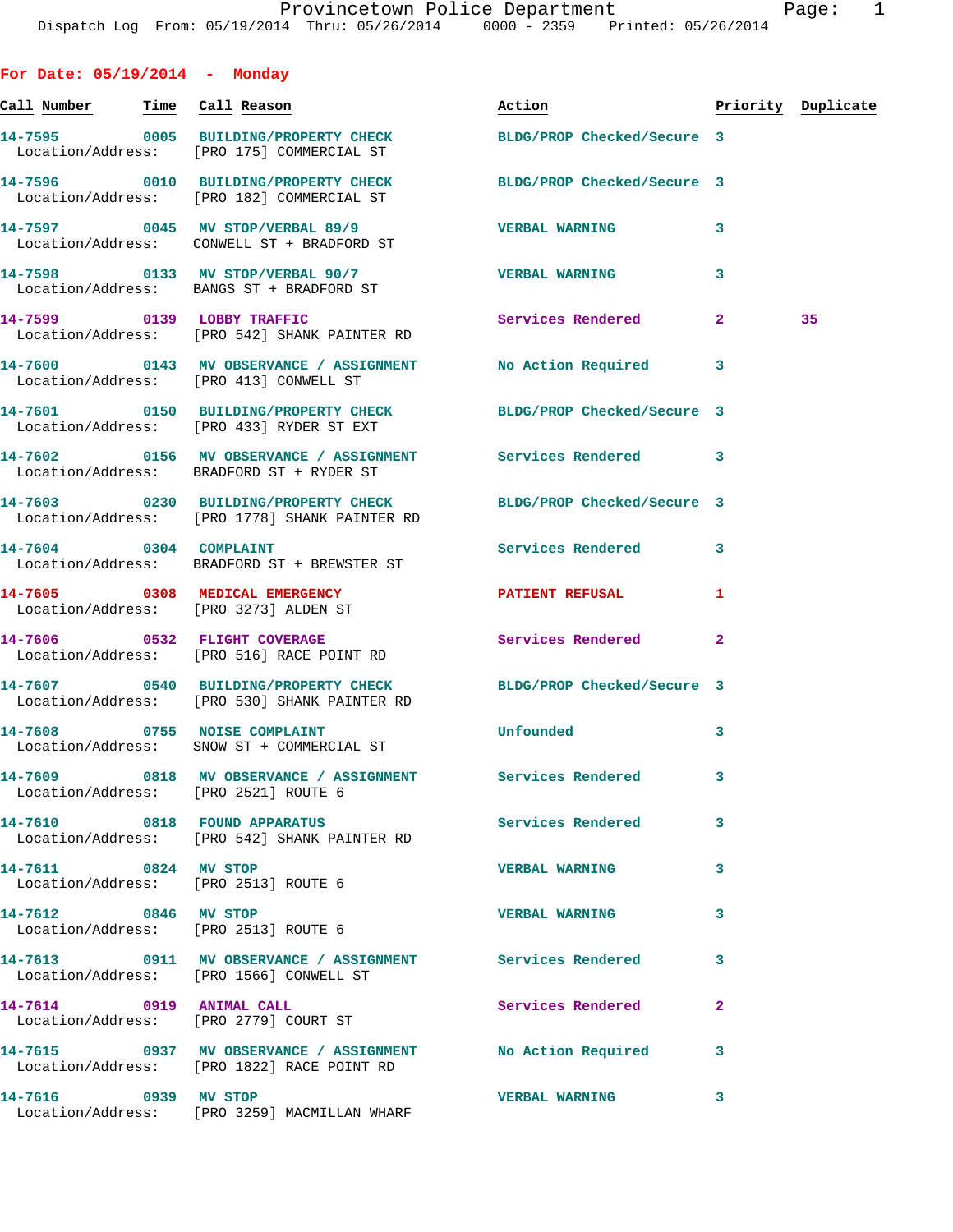|                                                             | Dispatch Log From: 05/19/2014 Thru: 05/26/2014 0000 - 2359 Printed: 05/26/2014                                  | Provincetown Police Department |                | Page: 2 |  |
|-------------------------------------------------------------|-----------------------------------------------------------------------------------------------------------------|--------------------------------|----------------|---------|--|
| 14-7617 0954 MV STOP                                        | Location/Address: NELSON AVE + RACE POINT RD                                                                    | <b>VERBAL WARNING 3</b>        |                |         |  |
| 14-7618 1012 LOOSE DOG                                      | Location/Address: [PRO 269] COMMERCIAL ST                                                                       | <b>GONE ON ARRIVAL</b> 2       |                |         |  |
|                                                             | 14-7619 1019 PARK, WALK & TALK Services Rendered 2<br>Location: CENTER ROAM                                     |                                |                |         |  |
| Refer To Arrest: 14-57-AR                                   | 14-7620 1032 SERVE SUMMONS 14-7620 Arrest(s) Made<br>Location/Address: [PRO 11] BRADFORD ST                     |                                | 3              |         |  |
|                                                             | 14-7621 1046 MEDICAL EMERGENCY 1 PATIENT REFUSAL 1<br>Location/Address: [PRO 1892] SHANK PAINTER RD             |                                |                |         |  |
|                                                             | 14-7622 1107 MV ACCIDENT<br>Location/Address: [PRO 1609] WEST VINE ST                                           | SPOKEN TO                      | 1              |         |  |
|                                                             | 14-7623 1120 ALARM GENERAL THE False Alarm<br>Location/Address: [PRO 3204] COMMERCIAL ST                        |                                | $\mathbf{1}$   |         |  |
|                                                             | 14-7625 1315 PARKING COMPLAINT / GENERAL Citation/Warning Issued 3<br>Location/Address: [PRO 3456] RYDER ST EXT |                                |                |         |  |
|                                                             | 14-7626 1400 COMPLAINT IN P/L SPOKEN TO<br>Location/Address: [PRO 516] RACE POINT RD                            |                                | $\mathbf{3}$   |         |  |
|                                                             | 14-7627 1426 LOST WALLET/RETURNED Services Rendered 3<br>Location/Address: [PRO 3121] COMMERCIAL ST             |                                |                |         |  |
|                                                             | 14-7628 1548 MV COMPLAINT<br>Location/Address: [PRO 175] COMMERCIAL ST                                          | Services Rendered 2            |                |         |  |
|                                                             | 14-7629 1603 SEIZURE<br>Location/Address: [PRO 175] COMMERCIAL ST                                               | Services Rendered              | 1              |         |  |
|                                                             | 14-7630 1614 FOLLOW UP<br>Location/Address: [PRO 1970] BRADFORD ST                                              | Services Rendered              | $\overline{2}$ |         |  |
| Location/Address: SMALLS CT                                 | 14-7631 1620 MV ACCIDENT/PAST OCCURRED SPOKEN TO                                                                |                                | 1              |         |  |
|                                                             | 14-7632 1655 BUILDING/PROPERTY CHECK BLDG/PROP Checked/Secure 3<br>Location/Address: [PRO 16] BRADFORD ST       |                                |                |         |  |
|                                                             | 14-7633 1726 MV OBSERVANCE / ASSIGNMENT Services Rendered 3<br>Location/Address: [PRO 2952] SHANK PAINTER RD    |                                |                |         |  |
| Location/Address: HOWLAND ST<br>Refer To Field Int: 14-1-FI | 14-7634 2003 SUSPICIOUS PERSON                                                                                  | SPOKEN TO                      | $\overline{a}$ |         |  |
|                                                             | 14-7635 2040 BUILDING/PROPERTY CHECK<br>Location/Address: [PRO 1638] COMMERCIAL ST                              | BLDG/PROP Checked/Secure 3     |                |         |  |
|                                                             | 14-7636 2144 VERBAL FAIL TO DIM<br>Location/Address: [PRO 2380] CREEK HILL RD                                   | <b>VERBAL WARNING</b>          | 3              |         |  |
|                                                             | 14-7637 2202 VERBAL SLEEP IN OPEN<br>Location/Address: [PRO 357] COMMERCIAL ST                                  | <b>VERBAL WARNING</b>          | $\mathbf{2}$   |         |  |
|                                                             | 14-7638 2205 BUILDING/PROPERTY CHECK BLDG/PROP Checked/Secure 3<br>Location/Address: [PRO 2206] COMMERCIAL ST   |                                |                |         |  |
|                                                             | 14-7640 2355 MV COMPLAINT<br>Location/Address: [PRO 526] RYDER ST EXT                                           | Could Not Locate 2             |                |         |  |
|                                                             |                                                                                                                 |                                |                |         |  |

**For Date: 05/20/2014 - Tuesday**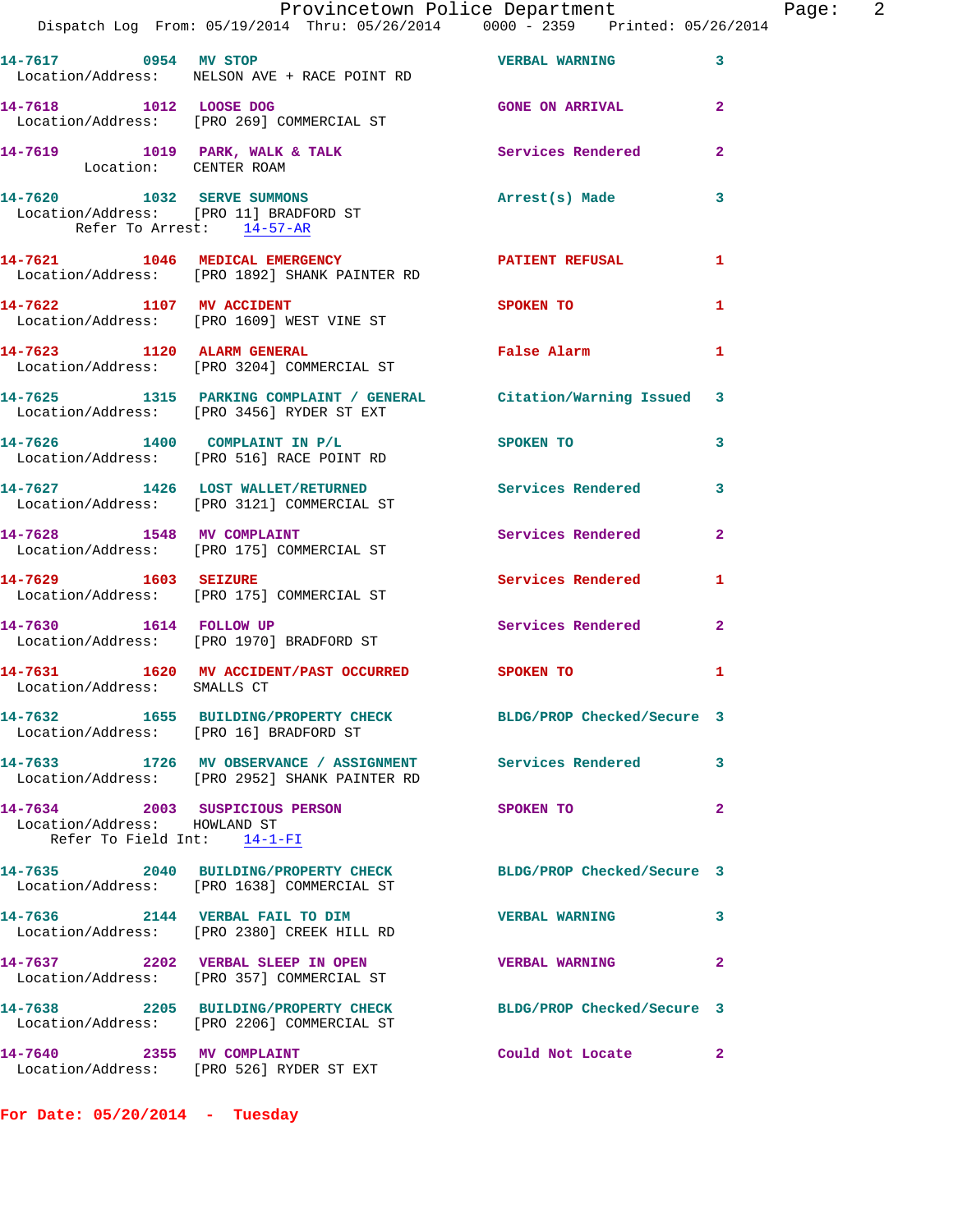|                                                                        | Provincetown Police Department<br>Dispatch Log From: 05/19/2014 Thru: 05/26/2014   0000 - 2359   Printed: 05/26/2014 |                            |                | Page            |
|------------------------------------------------------------------------|----------------------------------------------------------------------------------------------------------------------|----------------------------|----------------|-----------------|
|                                                                        | 14-7641 0018 BAR CHECK<br>Location/Address: [PRO 3236] COMMERCIAL ST                                                 | No Action Required 2       |                |                 |
|                                                                        | 14-7642 0041 BUILDING/PROPERTY CHECK BLDG/PROP Checked/Secure 3<br>Location/Address: [PRO 1778] SHANK PAINTER RD     |                            |                |                 |
|                                                                        | 14-7643 0042 BUILDING/PROPERTY CHECK Services Rendered 3<br>Location/Address: [PRO 2206] COMMERCIAL ST               |                            |                |                 |
|                                                                        | 14-7644 0047 BUILDING/PROPERTY CHECK BLDG/PROP Checked/Secure 3<br>Location: HOWLAND STREET AREA                     |                            |                |                 |
|                                                                        | 14-7645 0050 MV OBSERVANCE / ASSIGNMENT Services Rendered 3<br>Location/Address: [PRO 106] COMMERCIAL ST             |                            |                |                 |
|                                                                        | 14-7646 0055 BUILDING/PROPERTY CHECK BLDG/PROP Checked/Secure 3<br>Location/Address: [PRO 3259] MACMILLAN WHARF      |                            |                |                 |
|                                                                        | 14-7647 0116 BUILDING/PROPERTY CHECK<br>Location/Address: [PRO 488] MAYFLOWER AVE                                    | BLDG/PROP Checked/Secure 3 |                |                 |
| Location/Address: HEATHER'S WAY                                        | 14-7648 0121 BUILDING/PROPERTY CHECK BLDG/PROP Checked/Secure 3                                                      |                            |                |                 |
|                                                                        | 14-7649 0131 MV OBSERVANCE / ASSIGNMENT Services Rendered 3<br>Location/Address: [PRO 3523] BRADFORD ST              |                            |                |                 |
|                                                                        | Location/Address: [PRO 2489] BRADFORD ST                                                                             |                            | 3              |                 |
|                                                                        | 14-7651 0258 BUILDING/PROPERTY CHECK BLDG/PROP Checked/Secure 3<br>Location/Address: [PRO 16] BRADFORD ST            |                            |                |                 |
|                                                                        | 14-7652 0344 BUILDING/PROPERTY CHECK BLDG/PROP Checked/Secure 3<br>Location/Address: [PRO 444] HIGH POLE HILL        |                            |                |                 |
|                                                                        | 14-7653 0453 ALARM - GENERAL<br>Location/Address: [PRO 37] BRADFORD ST                                               | Services Rendered 1        |                |                 |
|                                                                        | 14-7654 0504 BUILDING/PROPERTY CHECK BLDG/PROP Checked/Secure 3<br>Location/Address: [PRO 2898] JEROME SMITH RD      |                            |                |                 |
|                                                                        | 14-7655 0508 BUILDING/PROPERTY CHECK<br>Location/Address: [PRO 530] SHANK PAINTER RD                                 | BLDG/PROP Checked/Secure 3 |                |                 |
| 14-7656 0556 LOBBY TRAFFIC                                             | Location/Address: [PRO 542] SHANK PAINTER RD                                                                         | Services Rendered          | $\mathbf{2}$   | 17 <sub>2</sub> |
| 14-7657 0558 FLIGHT COVERAGE                                           | Location/Address: [PRO 516] RACE POINT RD                                                                            | Services Rendered          | $\overline{a}$ |                 |
| 14-7658 0659 911 GENERAL                                               | Location/Address: [PRO 542] SHANK PAINTER RD                                                                         | No Action Required         | 1              |                 |
| 14-7659 0740 PARK, WALK & TALK<br>Location/Address: COMMERCIAL ST      |                                                                                                                      | Services Rendered          | $\mathbf{2}$   |                 |
| 14-7660 0815 SCHOOL CROSSING<br>Location/Address: [PRO 569] WINSLOW ST |                                                                                                                      | Services Rendered          | 3              |                 |
| 14-7661 0839 FOLLOW UP<br>Location/Address: [PRO 3721] ALDEN ST        |                                                                                                                      | Services Rendered          | $\mathbf{2}$   |                 |
|                                                                        | 14-7662 0840 ALARM TESTING<br>Location/Address: [PRO 3670] SHANK PAINTER RD                                          | Services Rendered          | 1              |                 |
|                                                                        | 14-7664 0845 PARKING COMPLAINT / GENERAL Services Rendered 3<br>Location/Address: [PRO 526] RYDER ST EXT             |                            |                |                 |

**14-7663 0847 MV OBSERVANCE / ASSIGNMENT Services Rendered 3**  Location/Address: [PRO 1822] RACE POINT RD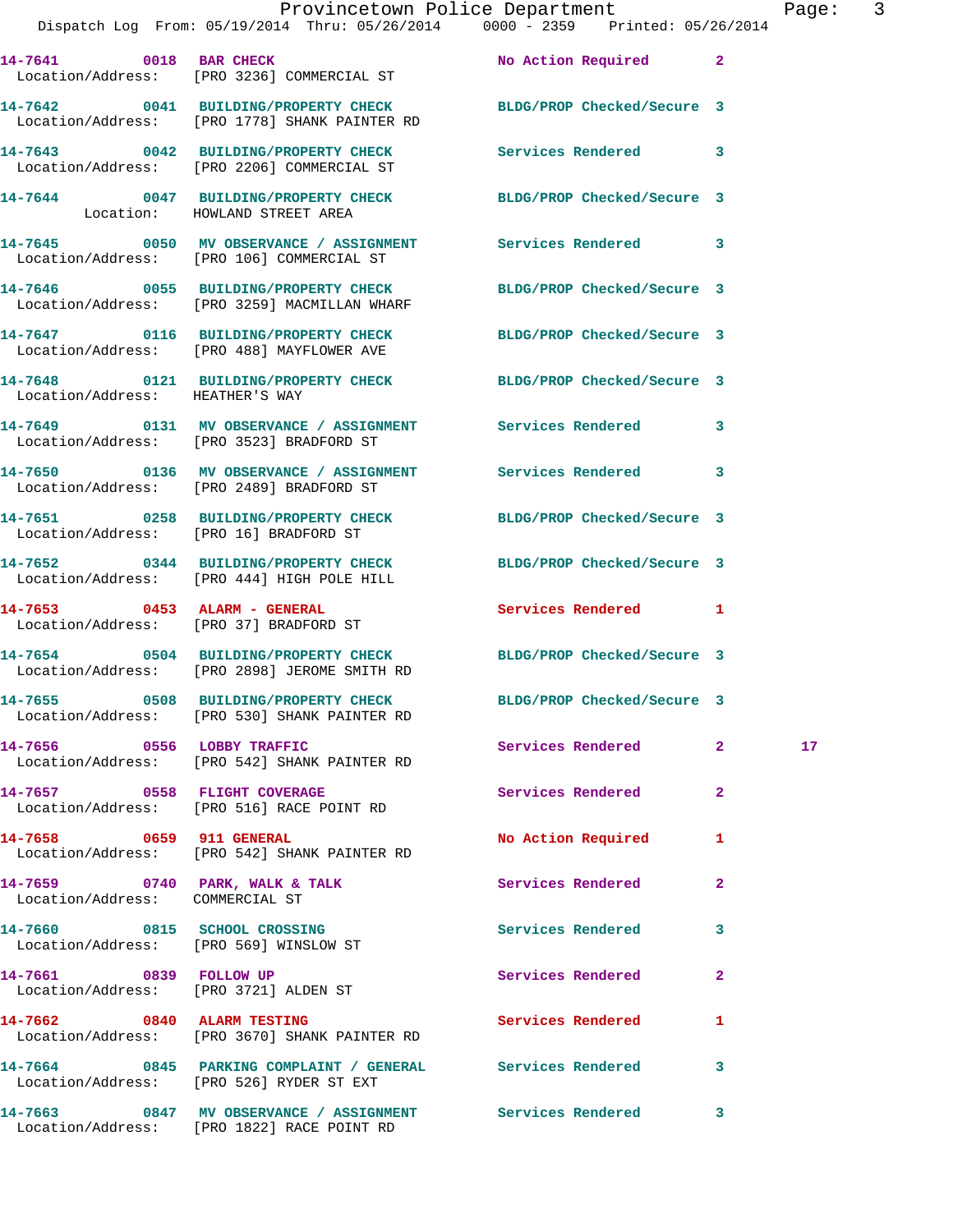| 14-7665 0858 FOLLOW UP                                                  | Location/Address: [PRO 1970] BRADFORD ST                                                                | Services Rendered 2        |              |
|-------------------------------------------------------------------------|---------------------------------------------------------------------------------------------------------|----------------------------|--------------|
|                                                                         | 14-7666 0904 MEDICAL EMERGENCY<br>Location/Address: [PRO 1970] BRADFORD ST                              | Transported to Hospital 1  |              |
| 14-7667 0906 ALARM - GENERAL<br>Location/Address: [PRO 3222] ALDEN ST   |                                                                                                         | Services Rendered 1        |              |
|                                                                         | 14-7668 0925 BUILDING/PROPERTY CHECK<br>Location/Address: [PRO 447] JEROME SMITH RD                     | BLDG/PROP Checked/Secure 3 |              |
| Location: ROUTE 6 I/B                                                   | 14-7669 0934 MV OBSERVANCE / ASSIGNMENT Services Rendered                                               |                            | $\mathbf{3}$ |
| 14-7670 1015 ASSIST CITIZEN                                             | Location/Address: BANGS ST + BRADFORD ST                                                                | <b>Services Rendered</b>   | 3            |
|                                                                         | 14-7672 1041 PROPERTY DAMAGE<br>Location/Address: [PRO 3457] COMMERCIAL ST                              | <b>Services Rendered</b>   | $\mathbf{3}$ |
| 14-7673 1112 COMPLAINT                                                  | Location/Address: BRADFORD ST + WEST VINE ST                                                            | <b>Services Rendered</b>   | $\mathbf{3}$ |
|                                                                         | 14-7674 1150 TRAFFIC CONTROL<br>Location/Address: BRADFORD ST + FRANKLIN ST                             | <b>Services Rendered</b>   | 3            |
|                                                                         | 14-7675 1238 MEDICAL EMERGENCY<br>Location/Address: [PRO 440] HARRY KEMP WAY                            | Transported to Hospital 1  |              |
|                                                                         | 14-7676 1302 TRAFFIC CONTROL<br>Location/Address: BRADFORD ST + HOWLAND ST                              | Services Rendered          | 3            |
| Location/Address: [PRO 2521] ROUTE 6                                    | 14-7677 1318 MV OBSERVANCE / ASSIGNMENT                                                                 | Services Rendered          | 3            |
| 14-7678 1338 MV STOP<br>Location/Address: [PRO 2513] ROUTE 6            |                                                                                                         | <b>VERBAL WARNING</b>      | 3            |
| 14-7679 1346 ALARM - GENERAL<br>Location/Address: [PRO 3222] ALDEN ST   |                                                                                                         | False Alarm                | 1            |
| 14-7680 1352 MEDICAL EMERGENCY<br>Location/Address: [PRO 1828] OPPEN LN |                                                                                                         | <b>Services Rendered</b>   | $\mathbf{1}$ |
|                                                                         | 14-7681 1501 MV OBSERVANCE / ASSIGNMENT Services Rendered<br>Location/Address: [PRO 3430] COMMERCIAL ST |                            | $\mathbf{3}$ |
| 14-7682 1509 MV STOP                                                    | Location/Address: [PRO 2977] COMMERCIAL ST                                                              | Citation/Warning Issued    | 3            |
| 14-7683 1533 ASSIST CITIZEN                                             | Location/Address: [PRO 1494] ALDEN ST                                                                   | <b>Services Rendered</b>   | 3            |
|                                                                         | 14-7684 1612 LOST BANK CHECK<br>Location/Address: [PRO 182] COMMERCIAL ST                               | <b>Services Rendered</b>   | 3            |
|                                                                         | 14-7685 1635 SUSPICIOUS ACTIVITY<br>Location/Address: [PRO 1438] ATWOOD AVE                             | FOLLOW UP                  | $\mathbf{2}$ |
| 14-7687 1834 SICK FOX                                                   | Location/Address: [PRO 1735] FISHBURN CT                                                                | Services Rendered          | $\mathbf{2}$ |
|                                                                         | 14-7688 1903 BUILDING/PROPERTY CHECK<br>Location/Address: [PRO 530] SHANK PAINTER RD                    | BLDG/PROP Checked/Secure 3 |              |
| Location/Address: [PRO 2521] ROUTE 6                                    | 14-7689 1913 MV OBSERVANCE / ASSIGNMENT Services Rendered                                               |                            | $\mathbf{3}$ |
| 14-7690 1959 DISTURBANCE                                                |                                                                                                         | Unfounded                  | $\mathbf{1}$ |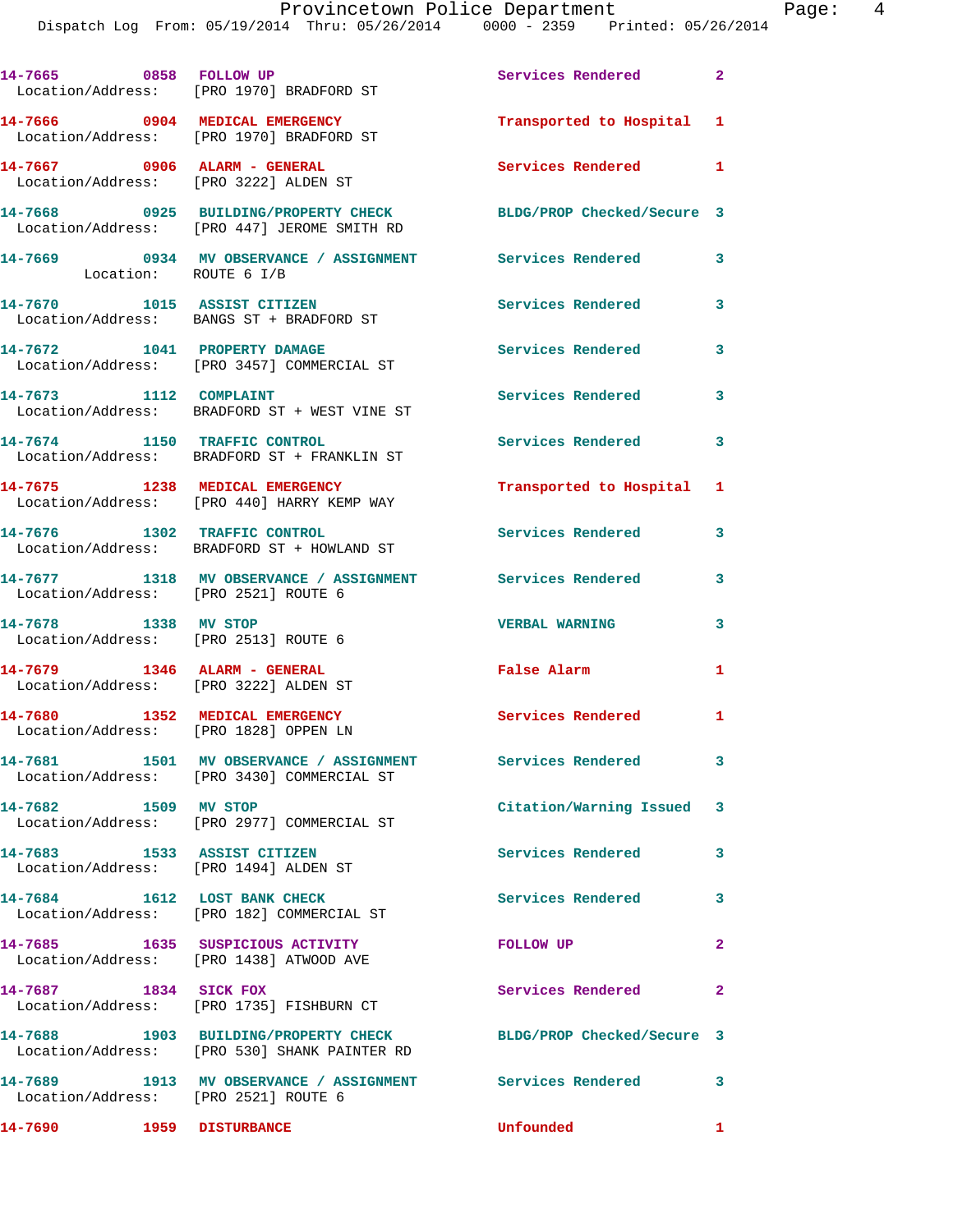|                                    | Provincetown Police Department The Rage: 5                                                                           |                           |   |    |  |
|------------------------------------|----------------------------------------------------------------------------------------------------------------------|---------------------------|---|----|--|
|                                    | Dispatch Log From: 05/19/2014 Thru: 05/26/2014 0000 - 2359 Printed: 05/26/2014                                       |                           |   |    |  |
|                                    | Location/Address: [PRO 802] COMMERCIAL ST                                                                            |                           |   |    |  |
|                                    | 14-7691 2014 VERBAL 1-WAY VERBAL WARNING 3<br>Location/Address: [PRO 2483] COMMERCIAL ST                             |                           |   |    |  |
|                                    | 14-7692 2143 FOLLOW UP<br>Location/Address: [PRO 1438] ATWOOD AVE                                                    | Services Rendered 2       |   |    |  |
|                                    | 14-7693 2235 BUILDING/PROPERTY CHECK BLDG/PROP Checked/Secure 3<br>Location/Address: [PRO 519] RACE POINT RD         |                           |   |    |  |
|                                    | 14-7694 2331 BUILDING/PROPERTY CHECK BLDG/PROP Checked/Secure 3<br>Location/Address: [PRO 530] SHANK PAINTER RD      |                           |   |    |  |
|                                    | 14-7695 2334 BUILDING/PROPERTY CHECK BLDG/PROP Checked/Secure 3<br>Location/Address: [PRO 447] JEROME SMITH RD       |                           |   |    |  |
|                                    | 14-7696 2335 PARK, WALK & TALK 3 Services Rendered 2<br>Location: [PRO 3431] LOPES SQUARE                            |                           |   |    |  |
|                                    | 14-7697 2339 VERBAL/LIGHTS<br>Location/Address: [PRO 2391] BRADFORD ST                                               | <b>VERBAL WARNING</b>     | 3 |    |  |
|                                    | 14-7699 2352 MV OBSERVANCE / ASSIGNMENT Services Rendered 3<br>Location/Address: BRADFORD ST + RYDER ST              |                           |   |    |  |
| For Date: $05/21/2014$ - Wednesday |                                                                                                                      |                           |   |    |  |
|                                    | 14-7700 0012 MV STOP<br>Location/Address: [PRO 223] COMMERCIAL ST                                                    | <b>VERBAL WARNING</b>     | 3 |    |  |
|                                    | 14-7701 0027 VERBAL STOP SIGN VERBAL WARNING<br>Location/Address: [PRO 37] BRADFORD ST                               |                           | 3 |    |  |
|                                    | 14-7702 0049 LOBBY TRAFFIC<br>Location/Address: [PRO 542] SHANK PAINTER RD                                           | Services Rendered 2       |   | 18 |  |
|                                    | 14-7703 0105 DOMESTIC DISTURBANCE/ASSAULT Services Rendered 1<br>Location/Address: [PRO 2977] COMMERCIAL ST          |                           |   |    |  |
|                                    | 14-7704       0119   MV OBSERVANCE / ASSIGNMENT      Services Rendered<br>Location/Address: BRADFORD ST + HOWLAND ST |                           |   |    |  |
|                                    | 14-7705 0126 BUILDING/PROPERTY CHECK BLDG/PROP Checked/Secure 3<br>Location/Address: [PRO 3259] MACMILLAN WHARF      |                           |   |    |  |
|                                    | 14-7706 0133 BUILDING/PROPERTY CHECK Services Rendered 3<br>Location/Address: [PRO 2483] COMMERCIAL ST               |                           |   |    |  |
|                                    | 14-7707 0143 TRIP AND FALL<br>Location/Address: [PRO 175] COMMERCIAL ST                                              | Transported to Hospital 1 |   |    |  |
|                                    | 14-7708 0235 BUILDING/PROPERTY CHECK BLDG/PROP Checked/Secure 3<br>Location/Address: [PRO 1778] SHANK PAINTER RD     |                           |   |    |  |
|                                    | 14-7709 0237 BUILDING/PROPERTY CHECK BLDG/PROP Checked/Secure 3<br>Location/Address: [PRO 3287] ROUTE 6              |                           |   |    |  |
|                                    | 14-7710 0500 BUILDING/PROPERTY CHECK BLDG/PROP Checked/Secure 3<br>Location/Address: [PRO 530] SHANK PAINTER RD      |                           |   |    |  |
|                                    | 14-7711 0504 BUILDING/PROPERTY CHECK Services Rendered<br>Location/Address: [PRO 2898] JEROME SMITH RD               |                           | 3 |    |  |
|                                    | 14-7712 0505 MV OBSERVANCE / ASSIGNMENT Services Rendered<br>Location: ROUTE 6 I/B                                   |                           | 3 |    |  |
|                                    | 14-7713 0508 BUILDING/PROPERTY CHECK BLDG/PROP Checked/Secure 3<br>Location/Address: [PRO 545] SHANK PAINTER RD      |                           |   |    |  |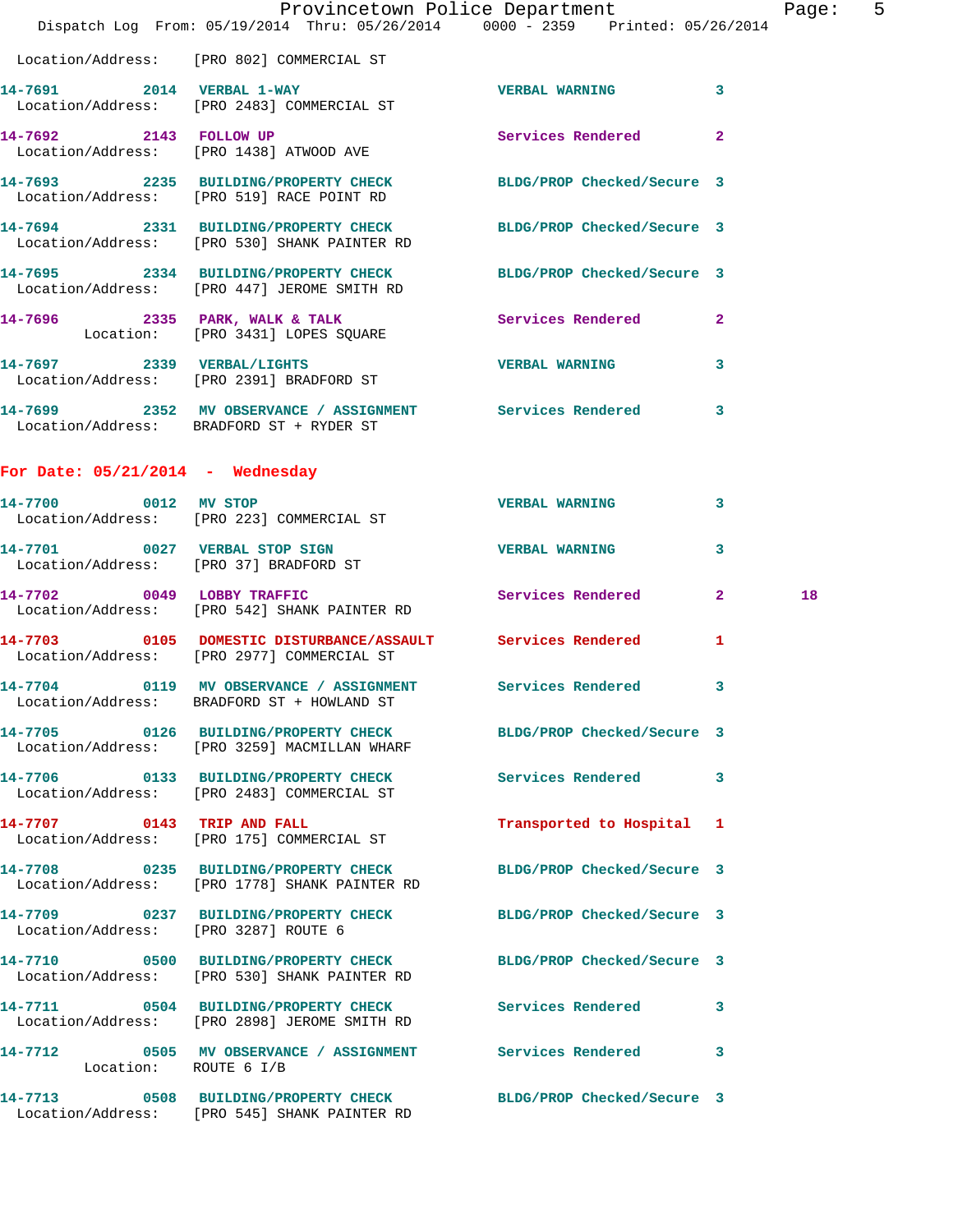|                                                                   | Provincetown Police Department<br>Dispatch Log From: 05/19/2014 Thru: 05/26/2014 0000 - 2359 Printed: 05/26/2014 |                          |                |
|-------------------------------------------------------------------|------------------------------------------------------------------------------------------------------------------|--------------------------|----------------|
|                                                                   | 14-7714 0541 BUILDING/PROPERTY CHECK BLDG/PROP Checked/Secure 3<br>Location/Address: [PRO 512] PRINCE ST         |                          |                |
|                                                                   | 14-7715 0544 BUILDING/PROPERTY CHECK BLDG/PROP Checked/Secure 3<br>Location/Address: [PRO 444] HIGH POLE HILL    |                          |                |
|                                                                   | 14-7716 0552 BUILDING/PROPERTY CHECK BLDG/PROP Checked/Secure 3<br>Location/Address: [PRO 447] JEROME SMITH RD   |                          |                |
| Location/Address: COMMERCIAL ST                                   | 14-7717 0714 ASSIST AGENCY / MUTUAL AID Services Rendered                                                        |                          | 3              |
| Location/Address: [PRO 3287] ROUTE 6                              | 14-7718 0748 BUILDING/PROPERTY CHECK BLDG/PROP Checked/Secure 3                                                  |                          |                |
| Location/Address: [PRO 59] BRADFORD ST                            | 14-7719 0758 BUILDING/PROPERTY CHECK BLDG/PROP Checked/Secure 3                                                  |                          |                |
|                                                                   | 14-7720 0817 SCHOOL CROSSING Services Rendered<br>Location/Address: [PRO 569] WINSLOW ST                         |                          | 3              |
| 14-7721 0825 ANIMAL CALL                                          | Location/Address: [PRO 1692] BRADFORD ST                                                                         | Services Rendered        | $\overline{2}$ |
| Location/Address: [PRO 94] BRADFORD ST                            | 14-7722 0849 BUILDING/PROPERTY CHECK BLDG/PROP Checked/Secure 3                                                  |                          |                |
|                                                                   | 14-7723 0856 PARK, WALK & TALK 3 Services Rendered<br>Location/Address: [PRO 105] COMMERCIAL ST                  |                          | $\overline{2}$ |
| Location/Address: [PRO 2521] ROUTE 6                              | 14-7725 0937 MV COMPLAINT                                                                                        | <b>GONE ON ARRIVAL</b>   | $\mathbf{2}$   |
|                                                                   | 14-7726 0948 BUILDING/PROPERTY CHECK BLDG/PROP Checked/Secure 3<br>Location/Address: [PRO 3318] CEMETERY RD      |                          |                |
|                                                                   | 14-7727 1002 PARK, WALK & TALK<br>Location/Address: [PRO 175] COMMERCIAL ST                                      | Services Rendered        | $\mathbf{2}$   |
|                                                                   | 14-7728 1021 MV COMPLAINT<br>Location/Address: CEMETERY RD + TINYS WAY                                           | Services Rendered        | $\mathbf{2}$   |
|                                                                   | 14-7729 1125 PARK, WALK & TALK<br>Location/Address: [PRO 537] SHANK PAINTER RD                                   | Services Rendered        | $\mathbf{2}$   |
|                                                                   | 14-7730 1139 PARKING COMPLAINT / GENERAL Services Rendered<br>Location/Address: COTTAGE ST + BRADFORD ST         |                          | 3              |
| 14-7731 1152 COMPLAINT<br>Location/Address: [PRO 437] FREEMAN ST  |                                                                                                                  | SPOKEN TO                | 3              |
|                                                                   | 14-7732 1250 COMPLAINT - STREET PERFORMERS SPOKEN TO<br>Location/Address: FREEMAN ST + COMMERCIAL ST             |                          | 3              |
|                                                                   | 14-7733 1257 SERVE SUMMONS<br>Location/Address: [PRO 542] SHANK PAINTER RD                                       | Taken/Referred to Other  | 3              |
| 14-7734 1317 PET PANTRY                                           | Location/Address: [PRO 3296] SHANK PAINTER RD                                                                    | Services Rendered        | $\mathbf{2}$   |
| 14-7735 1353 FOLLOW UP<br>Location/Address: [PRO 3721] ALDEN ST   |                                                                                                                  | Services Rendered        | 2              |
| Location/Address: [PRO 571] ALDEN ST                              | 14-7736 1401 BUILDING/PROPERTY CHECK BLDG/PROP Checked/Secure 3                                                  |                          |                |
| 14-7737 1413 PET PANTRY<br>Location/Address: [PRO 606] CONWELL ST |                                                                                                                  | <b>Services Rendered</b> | $\mathbf{2}$   |
| 14-7738 1421 MV ACCIDENT                                          |                                                                                                                  | <b>Services Rendered</b> | $\mathbf{1}$   |

Location/Address: [PRO 2998] BRADFORD ST EXT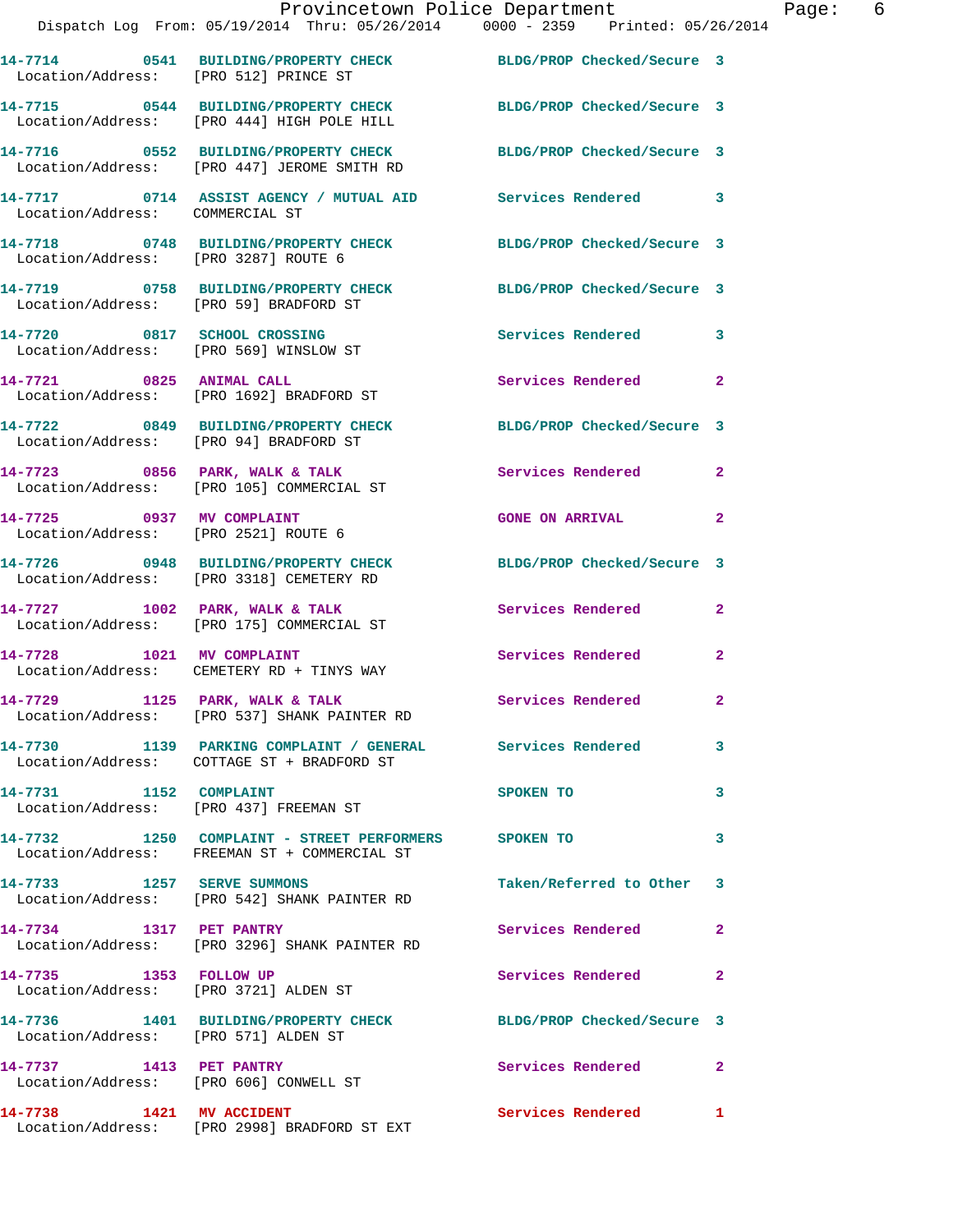|                                      | Dispatch Log From: 05/19/2014 Thru: 05/26/2014 0000 - 2359 Printed: 05/26/2014                                   | Provincetown Police Department Page: 7 |                |
|--------------------------------------|------------------------------------------------------------------------------------------------------------------|----------------------------------------|----------------|
|                                      | Refer To Accident: 14-14-AC                                                                                      |                                        |                |
|                                      | 14-7740 1545 TEXT THREATS<br>Location/Address: [PRO 1176] TREMONT ST                                             | SPOKEN TO                              | $\mathbf{2}$   |
|                                      | 14-7741 1647 LOST DOG<br>Location/Address: [PRO 2052] COMMERCIAL ST                                              | SPOKEN TO                              | $\overline{2}$ |
|                                      | 14-7742 1652 MV COMPLAINT<br>Location/Address: [PRO 3456] RYDER ST EXT                                           | Services Rendered 2                    |                |
| Location/Address: [PRO 2] ALDEN ST   | 14-7743 1725 BUILDING/PROPERTY CHECK BLDG/PROP Checked/Secure 3                                                  |                                        |                |
|                                      | 14-7744 1744 ABANDONED CALL SPOKEN TO 1<br>Location/Address: [PRO 437] FREEMAN ST                                |                                        |                |
|                                      | 14-7745 1804 BUILDING/PROPERTY CHECK BLDG/PROP Checked/Secure 3<br>Location/Address: [PRO 3318] CEMETERY RD      |                                        |                |
|                                      | 14-7746 1806 LOST DOG/RETURNED Services Rendered 2<br>Location/Address: [PRO 3224] COMMERCIAL ST                 |                                        |                |
|                                      | 14-7748 1835 911 MISDIAL<br>Location/Address: [PRO 63] BRADFORD ST EXT                                           | SPOKEN TO                              | 1              |
|                                      | 14-7749 1850 FOUND WALLET<br>Location/Address: [PRO 3121] COMMERCIAL ST                                          | <b>Services Rendered</b>               | 3              |
|                                      | 14-7750 2147 BUILDING/PROPERTY CHECK<br>Location/Address: [PRO 16] MAYFLOWER AVE                                 | BLDG/PROP Checked/Secure 3             |                |
|                                      | 14-7751 2203 BUILDING/PROPERTY CHECK BLDG/PROP Checked/Secure 3<br>Location/Address: [PRO 175] COMMERCIAL ST     |                                        |                |
|                                      | 14-7752 2222 NOISE COMPLAINT<br>Location/Address: [PRO 431] DYER ST                                              | SPOKEN TO 3                            |                |
|                                      | 14-7757 2249 STAFF AFTER HOURS Services Rendered 3                                                               |                                        |                |
|                                      | 14-7753 2313 BUILDING/PROPERTY CHECK BLDG/PROP Checked/Secure 3<br>Location/Address: [PRO 1778] SHANK PAINTER RD |                                        |                |
| Location/Address: ROUTE 6 + SNAIL RD | 14-7754 2323 MV STOP/VERBAL 89/4A, 90/11 VERBAL WARNING                                                          |                                        | 3              |
|                                      | 14-7755 2340 BUILDING/PROPERTY CHECK BLDG/PROP Checked/Secure 3<br>Location/Address: [PRO 3430] COMMERCIAL ST    |                                        |                |
|                                      | 14-7756 2357 MV OBSERVANCE / ASSIGNMENT Services Rendered 3<br>Location/Address: BRADFORD ST + RYDER ST          |                                        |                |
| For Date: $05/22/2014$ - Thursday    |                                                                                                                  |                                        |                |
|                                      | 14-7758 0041 BUILDING/PROPERTY CHECK BLDG/PROP Checked/Secure 3<br>Location/Address: [PRO 3259] MACMILLAN WHARF  |                                        |                |
|                                      | 14-7759 0041 MV OBSERVANCE / ASSIGNMENT Services Rendered<br>Location/Address: BRADFORD ST + CENTRAL ST          |                                        | 3              |
|                                      | 14-7760 0119 BUILDING/PROPERTY CHECK BLDG/PROP Checked/Secure 3<br>Location/Address: [PRO 1638] COMMERCIAL ST    |                                        |                |
|                                      | 14-7761 0141 MV OBSERVANCE / ASSIGNMENT Services Rendered 3<br>Location/Address: BRADFORD ST + HOWLAND ST        |                                        |                |
|                                      | 14-7762 0215 BUILDING/PROPERTY CHECK BLDG/PROP Checked/Secure 3<br>Location/Address: [PRO 519] RACE POINT RD     |                                        |                |
|                                      | 14-7763 0233 BUILDING/PROPERTY CHECK BLDG/PROP Checked/Secure 3                                                  |                                        |                |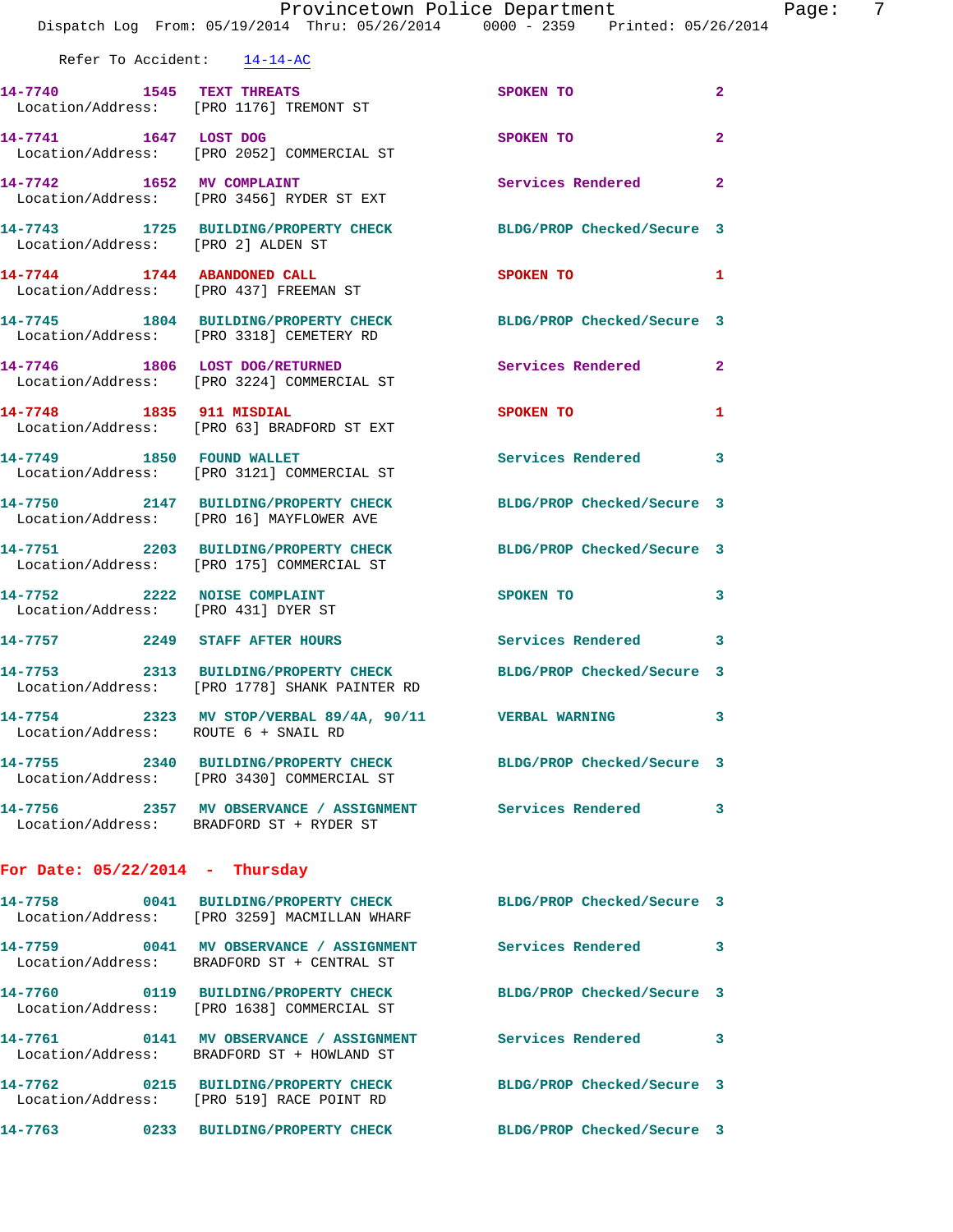|                                      | Dispatch Log From: 05/19/2014 Thru: 05/26/2014 0000 - 2359 Printed: 05/26/2014                                  | Provincetown Police Department Page: 8 |              |    |  |
|--------------------------------------|-----------------------------------------------------------------------------------------------------------------|----------------------------------------|--------------|----|--|
|                                      | Location/Address: [PRO 444] HIGH POLE HILL                                                                      |                                        |              |    |  |
|                                      | 14-7764 0433 BUILDING/PROPERTY CHECK BLDG/PROP Checked/Secure 3<br>Location/Address: [PRO 1438] ATWOOD AVE      |                                        |              |    |  |
|                                      | 14-7765 0522 FLIGHT COVERAGE<br>Location/Address: [PRO 516] RACE POINT RD                                       | No Action Required 2                   |              |    |  |
|                                      | 14-7766 0552 BUILDING/PROPERTY CHECK BLDG/PROP Checked/Secure 3<br>Location/Address: [PRO 182] COMMERCIAL ST    |                                        |              |    |  |
|                                      | 14-7767 0608 FOUND CARD CARRIER<br>Location/Address: [PRO 539] SHANK PAINTER RD                                 | Services Rendered 3                    |              |    |  |
|                                      | 14-7768 0611 LOBBY TRAFFIC<br>Location/Address: [PRO 542] SHANK PAINTER RD                                      | Services Rendered 2                    |              | 31 |  |
|                                      | 14-7769 0613 BUILDING/PROPERTY CHECK BLDG/PROP Checked/Secure 3<br>Location/Address: [PRO 530] SHANK PAINTER RD |                                        |              |    |  |
|                                      | 14-7770 0706 ASSIST CITIZEN<br>Location/Address: [PRO 2251] COMMERCIAL ST                                       | SPOKEN TO                              | $\mathbf{3}$ |    |  |
| Location/Address: [PRO 3287] ROUTE 6 | 14-7771 0748 BUILDING/PROPERTY CHECK BLDG/PROP Checked/Secure 3                                                 |                                        |              |    |  |
|                                      | 14-7772 0754 MEDICAL EMERGENCY<br>Location/Address: [PRO 2144] CONWELL ST                                       | PATIENT REFUSAL 1                      |              |    |  |
|                                      | 14-7773 0803 BUILDING/PROPERTY CHECK BLDG/PROP Checked/Secure 3<br>Location/Address: [PRO 519] RACE POINT RD    |                                        |              |    |  |
|                                      | 14-7774 0808 ALARM - GENERAL<br>Location/Address: [PRO 230] COMMERCIAL ST                                       | Services Rendered 1                    |              |    |  |
|                                      | 14-7775 0811 BUILDING/PROPERTY CHECK BLDG/PROP Checked/Secure 3<br>Location/Address: [PRO 3307] HEATHER'S WAY   |                                        |              |    |  |
|                                      | 14-7776 0816 PARK, WALK & TALK<br>Location/Address: [PRO 2251] COMMERCIAL ST                                    | No Action Required 2                   |              |    |  |
| 14-7777 0818 COMPLAINT               | Location/Address: [PRO 569] WINSLOW ST                                                                          | SPOKEN TO                              | 3            |    |  |
|                                      | 14-7778 6837 PARK, WALK & TALK 6 No Action Required 2<br>Location: [PRO 3431] LOPES SQUARE                      |                                        |              |    |  |
|                                      | 14-7779 0853 HARASSMENT<br>Location/Address: [PRO 105] COMMERCIAL ST                                            | SPOKEN TO                              | $\mathbf{2}$ |    |  |
|                                      | 14-7780 0936 ANIMAL CALL<br>Location/Address: [PRO 413] CONWELL ST                                              | Services Rendered                      | $\mathbf{2}$ |    |  |
|                                      | 14-7781 0942 COMM ST CLOSED<br>Location/Address: [PRO 114] COMMERCIAL ST                                        | Services Rendered 3                    |              |    |  |
|                                      | 14-7782 1013 ASSIST CITIZEN<br>Location/Address: [PRO 3670] SHANK PAINTER RD                                    | SPOKEN TO                              | 3            |    |  |
|                                      | 14-7783 1023 KAYAK IN ROADWAY<br>Location/Address: [PRO 1500] ATLANTIC AVE                                      | Removed Hazard                         | $\mathbf{2}$ |    |  |
| Location/Address: [PRO 571] ALDEN ST | 14-7784 1028 BUILDING/PROPERTY CHECK BLDG/PROP Checked/Secure 3                                                 |                                        |              |    |  |
| 14-7785 1029 MV ACCIDENT             | Location/Address: [PRO 396] COMMERCIAL ST                                                                       | No Action Required 1                   |              |    |  |
|                                      | 14-7790 1054 CHILD ENDANGERMENT<br>Location/Address: [PRO 542] SHANK PAINTER RD                                 | Services Rendered                      | $\mathbf{2}$ |    |  |
|                                      |                                                                                                                 |                                        |              |    |  |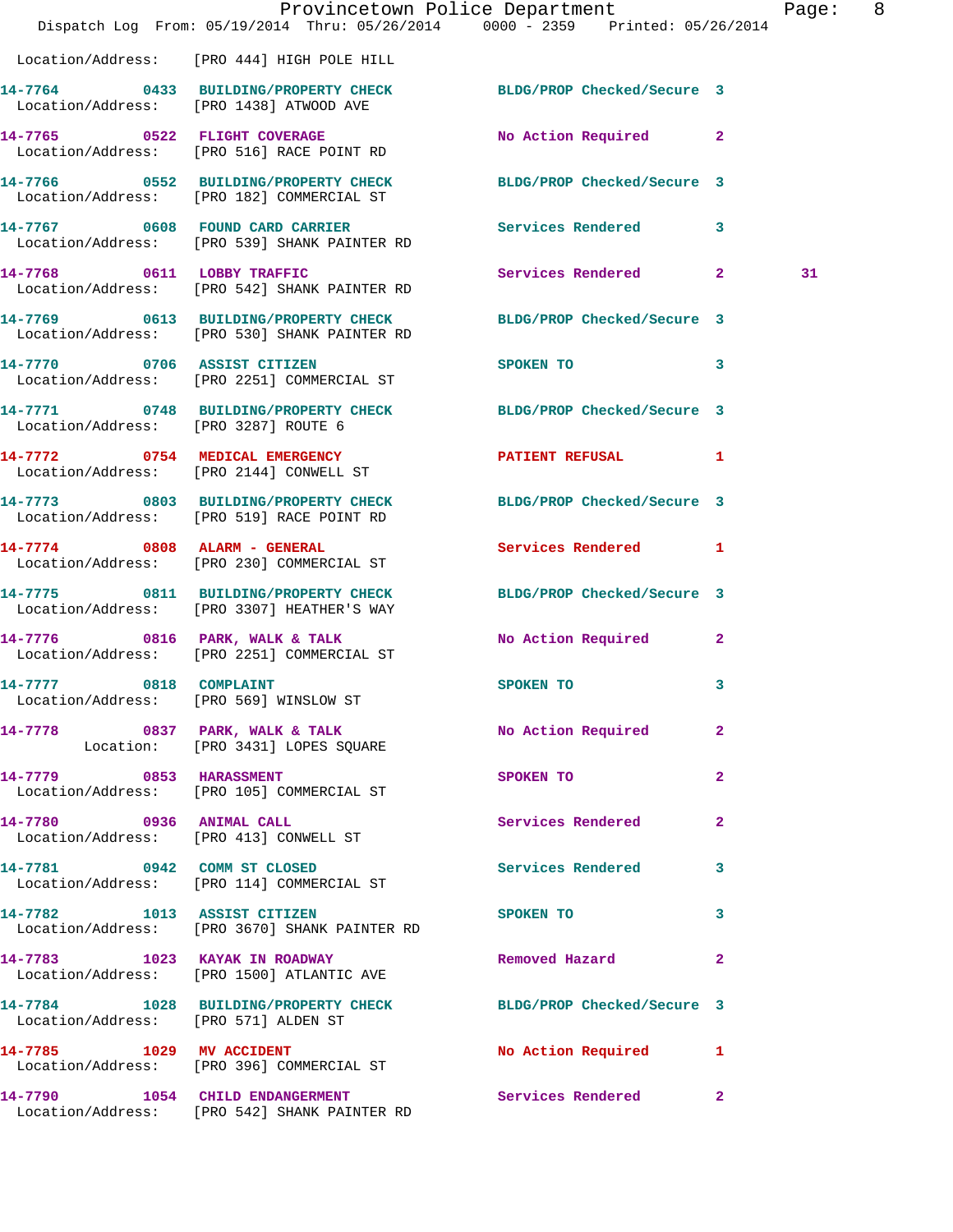|                                                                                        | Provincetown Police Department<br>Dispatch Log From: 05/19/2014 Thru: 05/26/2014 0000 - 2359 Printed: 05/26/2014 |                            |                |
|----------------------------------------------------------------------------------------|------------------------------------------------------------------------------------------------------------------|----------------------------|----------------|
|                                                                                        |                                                                                                                  |                            |                |
| Location/Address: [PRO 1562] CONWELL ST                                                | 14-7787 1117 MV OBSERVANCE / ASSIGNMENT Services Rendered                                                        |                            | 3              |
|                                                                                        | 14-7788 1117 ASSIST CITIZEN/RENEW LICENSE Services Rendered<br>Location/Address: [PRO 542] SHANK PAINTER RD      |                            | 3              |
|                                                                                        | 14-7789 1122 ANIMAL CALL/OXYGEN MASKS Services Rendered<br>Location/Address: [PRO 542] SHANK PAINTER RD          |                            | $\mathbf{2}$   |
|                                                                                        | 14-7791 1125 ANIMAL CALL/RACCOON Services Rendered<br>Location/Address: [PRO 3259] MACMILLAN WHARF               |                            | $\overline{2}$ |
|                                                                                        | 14-7795 1137 ANIMAL/LOST DOG/FOUND<br>Location/Address: [PRO 2043] BRADFORD ST                                   | Services Rendered          | $\overline{a}$ |
|                                                                                        | 14-7792 1149 FOLLOW UP<br>Location/Address: [PRO 542] SHANK PAINTER RD                                           | Services Rendered          | 2              |
|                                                                                        | 14-7793 1157 ASSIST CITIZEN/FINGERPRINTS Services Rendered<br>Location/Address: [PRO 542] SHANK PAINTER RD       |                            | 3              |
| 14-7794 1222 OFF AT SCHOOL                                                             | Location/Address: [PRO 569] WINSLOW ST                                                                           | Services Rendered          | 3              |
| 14-7796 1229 MV STOP<br>Location/Address: BRADFORD ST                                  |                                                                                                                  | <b>VERBAL WARNING</b>      | 3              |
|                                                                                        | 14-7797 1254 PARKING COMPLAINT / GENERAL Services Rendered<br>Location/Address: [PRO 146] COMMERCIAL ST          |                            | 3              |
| 14-7798 1308 HAZARDS                                                                   | Location/Address: [PRO 259] COMMERCIAL ST                                                                        | <b>Services Rendered</b>   | $\overline{2}$ |
| 14-7799 1511 FOLLOW UP<br>Location/Address: COMMERCIAL ST<br>Refer To $P/C$ : 14-59-AR |                                                                                                                  | Could Not Locate           | 2              |
| 14-7800 1515 PATIENT FELL<br>Location/Address: [PRO 3222] ALDEN ST                     |                                                                                                                  | Transported to Hospital 1  |                |
|                                                                                        | 14-7802 1629 SURRENDER FID CARD<br>Location/Address: [PRO 991] MECHANIC ST                                       | Services Rendered          | $\mathbf{2}$   |
| 14-7803 1745 COMPLAINT                                                                 | Location/Address: [PRO 1792] BRADFORD ST                                                                         | SPOKEN TO                  | 3              |
|                                                                                        | 14-7804 1832 ANNOYING PHONE CALLS<br>Location/Address: [PRO 1542] COMMERCIAL ST                                  | Services Rendered          | 3              |
| 14-7805 1850 ALARM - GENERAL                                                           | Location/Address: [PRO 2817] COMMODORE AVE                                                                       | Services Rendered          | 1              |
|                                                                                        | 14-7806 2003 BUILDING/PROPERTY CHECK<br>Location/Address: [PRO 433] RYDER ST EXT                                 | BLDG/PROP Checked/Secure 3 |                |
|                                                                                        | 14-7807 2050 BUILDING/PROPERTY CHECK<br>Location/Address: [PRO 1638] COMMERCIAL ST                               | BLDG/PROP Checked/Secure 3 |                |
|                                                                                        | 14-7808 2054 ASSIST CITIZEN<br>Location/Address: [PRO 539] SHANK PAINTER RD                                      | Services Rendered          | 3              |
|                                                                                        | 14-7809 2205 BUILDING/PROPERTY CHECK<br>Location/Address: [PRO 2206] COMMERCIAL ST                               | BLDG/PROP Checked/Secure 3 |                |
| 14-7810 2227 MV COMPLAINT                                                              | Location/Address: [PRO 606] CONWELL ST                                                                           | No Action Required         | 2              |
|                                                                                        | 14-7811 2315 BUILDING/PROPERTY CHECK<br>Location/Address: [PRO 306] COMMERCIAL ST                                | BLDG/PROP Checked/Secure 3 |                |
| 14-7812                                                                                | 2340 BUILDING/PROPERTY CHECK                                                                                     | BLDG/PROP Checked/Secure 3 |                |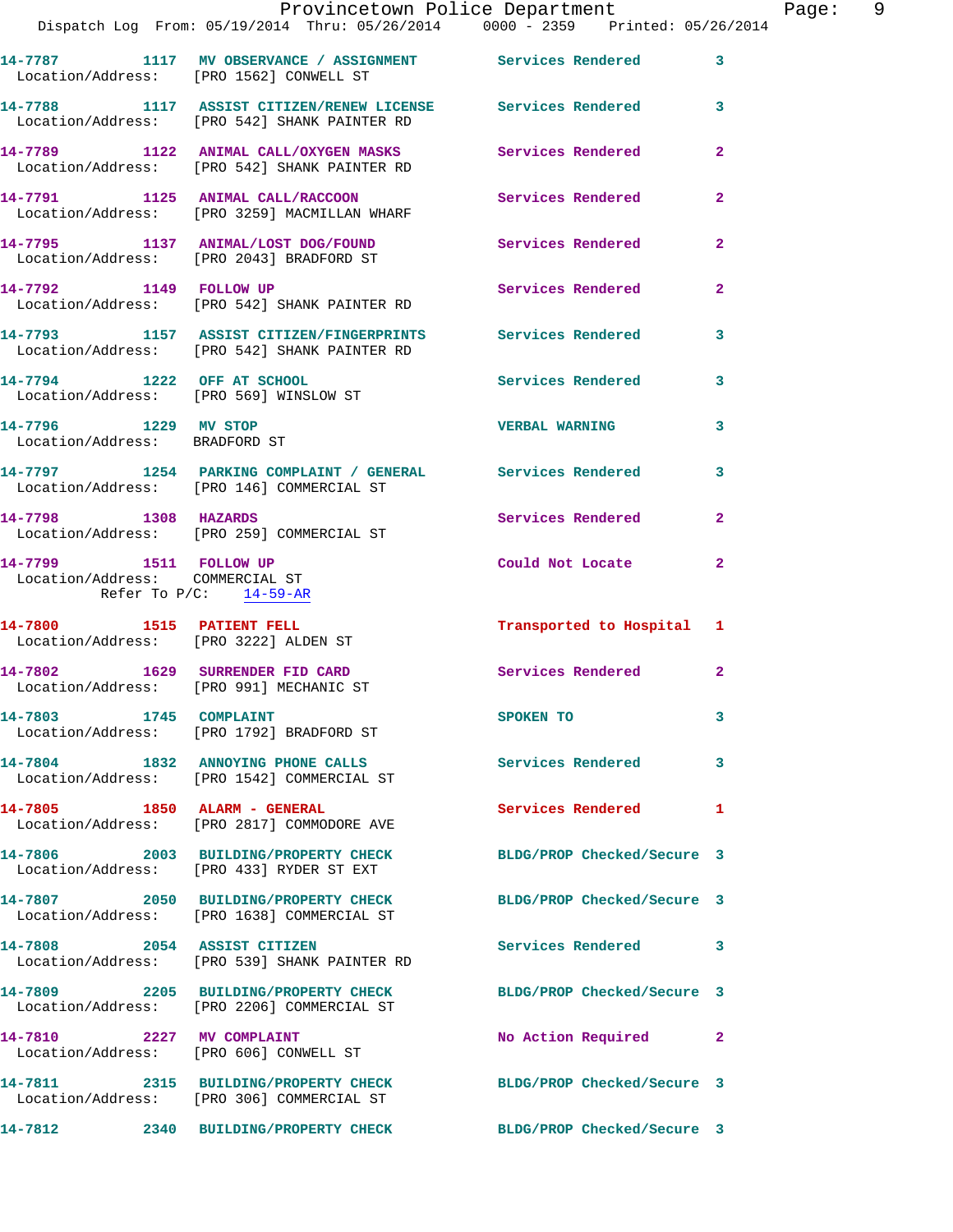|                                                            | Dispatch Log From: 05/19/2014 Thru: 05/26/2014 0000 - 2359 Printed: 05/26/2014                                 | Provincetown Police Department Fage: 10 |    |  |
|------------------------------------------------------------|----------------------------------------------------------------------------------------------------------------|-----------------------------------------|----|--|
|                                                            |                                                                                                                |                                         |    |  |
|                                                            | Location/Address: [PRO 3259] MACMILLAN WHARF                                                                   |                                         |    |  |
|                                                            | 14-7813 2353 BUILDING/PROPERTY CHECK BLDG/PROP Checked/Secure 3<br>Location/Address: [PRO 259] COMMERCIAL ST   |                                         |    |  |
|                                                            | 14-7815 2355 PARK, WALK & TALK Services Rendered 2<br>Location/Address: [PRO 105] COMMERCIAL ST                |                                         |    |  |
| For Date: $05/23/2014$ - Friday                            |                                                                                                                |                                         |    |  |
|                                                            | 14-7814 0023 MV OBSERVANCE / ASSIGNMENT No Action Required 3<br>Location/Address: [PRO 2577] BRADFORD ST       |                                         |    |  |
|                                                            | 14-7816 0056 MV OBSERVANCE / ASSIGNMENT Services Rendered 3<br>Location/Address: BRADFORD ST + STANDISH ST     |                                         |    |  |
|                                                            | 14-7817 0128 BUILDING/PROPERTY CHECK BLDG/PROP Checked/Secure 3<br>Location/Address: [PRO 259] COMMERCIAL ST   |                                         |    |  |
|                                                            | 14-7818 6206 BAR AFTER HOURS Services Rendered 3                                                               |                                         |    |  |
|                                                            | 14-7819 0316 LOBBY TRAFFIC<br>Location/Address: [PRO 542] SHANK PAINTER RD                                     | Services Rendered 2                     | 31 |  |
|                                                            | 14-7820 0335 BUILDING/PROPERTY CHECK BLDG/PROP Checked/Secure 3<br>Location/Address: [PRO 447] JEROME SMITH RD |                                         |    |  |
|                                                            | 14-7821 0424 BUILDING/PROPERTY CHECK BLDG/PROP Checked/Secure 3<br>Location/Address: [PRO 175] COMMERCIAL ST   |                                         |    |  |
|                                                            | 14-7822 0501 MV OBSERVANCE / ASSIGNMENT No Action Required 3<br>Location/Address: [PRO 447] JEROME SMITH RD    |                                         |    |  |
|                                                            | 14-7823 0520 AIRCRAFT<br>Location/Address: [PRO 516] RACE POINT RD                                             | Services Rendered 2                     |    |  |
|                                                            | 14-7824 0541 911/TTY TEST CALL<br>Location/Address: [PRO 542] SHANK PAINTER RD                                 | Services Rendered<br>1                  |    |  |
|                                                            | 14-7825 0645 COMPLAINT<br>Location/Address: [PRO 396] COMMERCIAL ST                                            | No Action Required 3                    |    |  |
| 14-7826 0719 FOLLOW UP                                     | Location/Address: [PRO 3259] MACMILLAN WHARF                                                                   | Services Rendered 2                     |    |  |
|                                                            | 14-7827 0720 BUILDING/PROPERTY CHECK Services Rendered 3<br>Location/Address: [PRO 2490] PROVINCELANDS RD      |                                         |    |  |
|                                                            | 14-7828 0733 BUILDING/PROPERTY CHECK BLDG/PROP Checked/Secure 3<br>Location/Address: [PRO 59] BRADFORD ST      |                                         |    |  |
|                                                            | 14-7829 		 0735 MV OBSERVANCE / ASSIGNMENT Services Rendered 3<br>Location/Address: [PRO 106] COMMERCIAL ST    |                                         |    |  |
|                                                            | 14-7830 0735 BUILDING/PROPERTY CHECK BLDG/PROP Checked/Secure 3<br>Location/Address: [PRO 3307] HEATHER'S WAY  |                                         |    |  |
|                                                            | 14-7831 0741 MV OBSERVANCE / ASSIGNMENT Services Rendered 3<br>Location/Address: [PRO 1822] RACE POINT RD      |                                         |    |  |
| 14-7832 0743 MV STOP<br>Location/Address: PROVINCELANDS RD |                                                                                                                | VERBAL WARNING 3                        |    |  |
|                                                            | 14-7833 0757 DISTURBANCE<br>Location/Address: SNOW ST + COMMERCIAL ST                                          | <b>Services Rendered</b> 1              |    |  |
| 14-7834 0759 MV STOP                                       | Location/Address: RACE POINT RD + NELSON AVE                                                                   | SPOKEN TO<br>$\mathbf{3}$               |    |  |
| 14-7835 0812 FIRE ALARM                                    |                                                                                                                | <b>Services Rendered</b> 1              |    |  |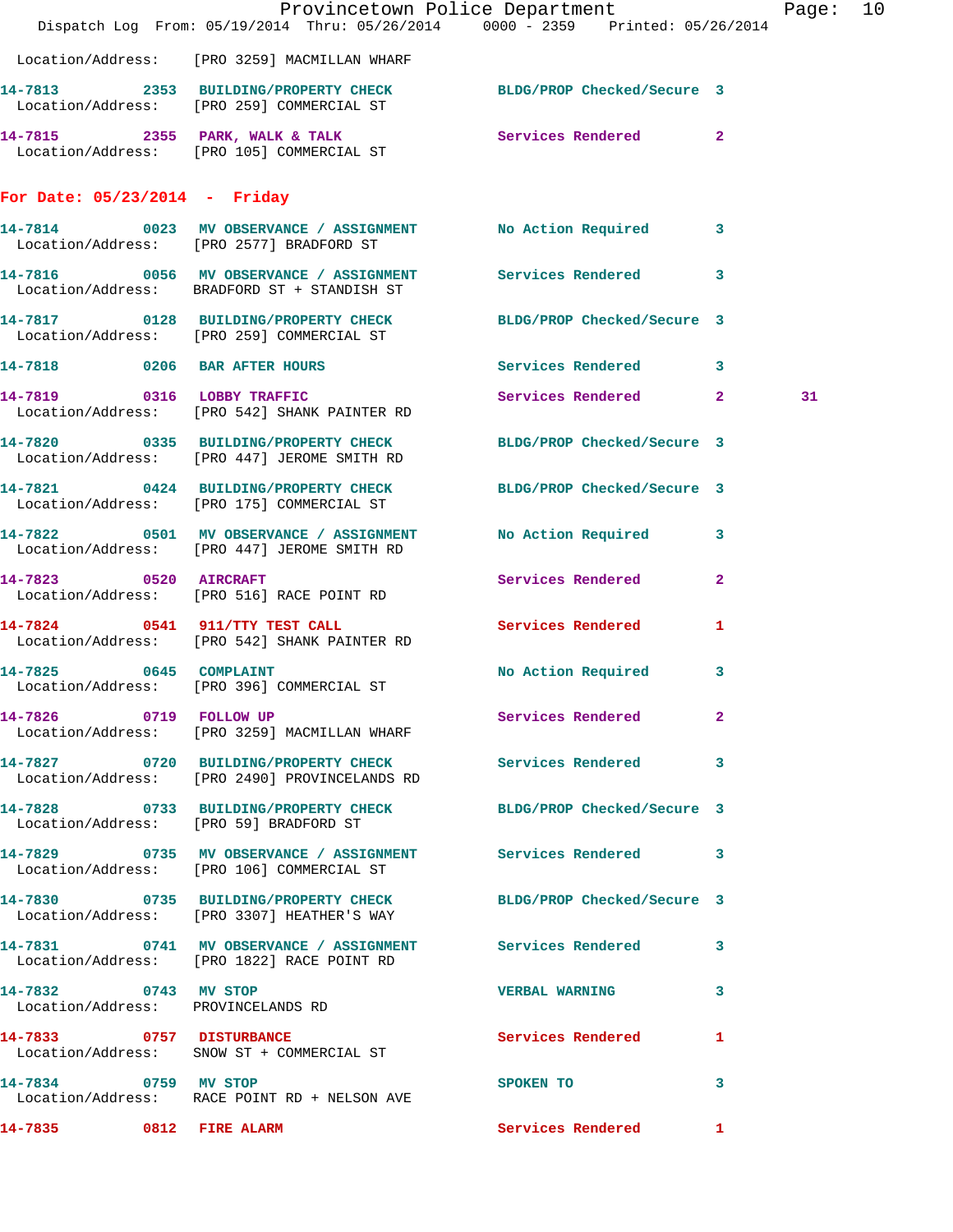|                                                         | Provincetown Police Department<br>Dispatch Log From: 05/19/2014 Thru: 05/26/2014 0000 - 2359 Printed: 05/26/2014 |                            |                |
|---------------------------------------------------------|------------------------------------------------------------------------------------------------------------------|----------------------------|----------------|
|                                                         | Location/Address: [PRO 1792] BRADFORD ST                                                                         |                            |                |
|                                                         | 14-7836 1041 BUILDING/PROPERTY CHECK BLDG/PROP Checked/Secure 3                                                  |                            |                |
|                                                         | Location/Address: [PRO 519] RACE POINT RD                                                                        |                            |                |
|                                                         | 14-7837 1041 PARK, WALK & TALK<br>Location/Address: [PRO 105] COMMERCIAL ST                                      | Services Rendered          | $\overline{2}$ |
|                                                         | 14-7838 1048 CARE OF CAT<br>Location/Address: [PRO 1970] BRADFORD ST                                             | <b>Services Rendered</b>   | $\overline{2}$ |
|                                                         | 14-7839 1107 MV OBSERVANCE / ASSIGNMENT Services Rendered<br>Location/Address: [PRO 106] COMMERCIAL ST           |                            | 3              |
|                                                         | 14-7840 1107 BUILDING/PROPERTY CHECK<br>Location/Address: [PRO 3259] MACMILLAN WHARF                             | BLDG/PROP Checked/Secure 3 |                |
| 14-7841 1115 MV STOP                                    | Location/Address: [PRO 68] PROVINCELANDS RD                                                                      | <b>VERBAL WARNING</b>      | 3              |
| 14-7842 1217 COMPLAINT<br>Location/Address: CEMETERY RD |                                                                                                                  | Services Rendered          | 3              |
|                                                         | 14-7843 1235 MV ACCIDENT/MINOR<br>Location/Address: [PRO 2277] BRADFORD ST                                       | <b>Services Rendered</b>   | 1              |
|                                                         | 14-7844 1239 BUILDING/PROPERTY CHECK<br>Location/Address: [PRO 3287] ROUTE 6                                     | BLDG/PROP Checked/Secure 3 |                |
| Location/Address: [PRO 571] ALDEN ST                    | 14-7845 1303 BUILDING/PROPERTY CHECK BLDG/PROP Checked/Secure 3                                                  |                            |                |
|                                                         | 14-7846 1307 BUILDING/PROPERTY CHECK<br>Location/Address: [PRO 3307] HEATHER'S WAY                               | BLDG/PROP Checked/Secure 3 |                |
| 14-7847 1409 MISSING PERSON                             | Location/Address: RYDER ST + COMMERCIAL ST                                                                       | Services Rendered 1        |                |
|                                                         | 14-7848 1425 BUILDING/PROPERTY CHECK<br>Location/Address: [PRO 3317] CEMETERY RD                                 | BLDG/PROP Checked/Secure 3 |                |
|                                                         | 14-7849 1425 BUILDING/PROPERTY CHECK<br>Location/Address: [PRO 3318] CEMETERY RD                                 | BLDG/PROP Checked/Secure 3 |                |
|                                                         | 14-7850 1427 FOX COMPLAINT<br>Location/Address: [PRO 1692] BRADFORD ST                                           | <b>GONE ON ARRIVAL</b>     | $\overline{2}$ |
|                                                         | 14-7851 1709 MV OBSERVANCE / ASSIGNMENT Services Rendered<br>Location/Address: [PRO 3430] COMMERCIAL ST          |                            | 3              |
|                                                         | 14-7852 1710 DR ORDERED TRANSPORT 1<br>Location/Address: [PRO 440] HARRY KEMP WAY                                | Transported to Hospital    | 1              |
|                                                         | 14-7853 1713 SERVE HARASSMENT ORDER Could Not Locate<br>Location/Address: [PRO 3619] COMMERCIAL ST               |                            | 2              |
| 14-7854 1718 MV STOP                                    | Location/Address: [PRO 58] BRADFORD ST                                                                           | <b>VERBAL WARNING</b>      | 3              |
|                                                         | 14-7855 1721 DR ORDERED TRANSPORT 2<br>Location/Address: [PRO 440] HARRY KEMP WAY                                | Transported to Hospital 1  |                |
| 14-7857 1731 BAR CHECK                                  | Location/Address: [PRO 146] COMMERCIAL ST                                                                        | Services Rendered          | $\overline{2}$ |
| 14-7858 1732 MV STOP                                    | Location/Address: BRADFORD ST + CENTER ST                                                                        | <b>VERBAL WARNING</b>      | 3              |
| 14-7859 1732 BAR CHECK                                  | Location/Address: [PRO 208] COMMERCIAL ST                                                                        | Services Rendered          | $\mathbf{2}$   |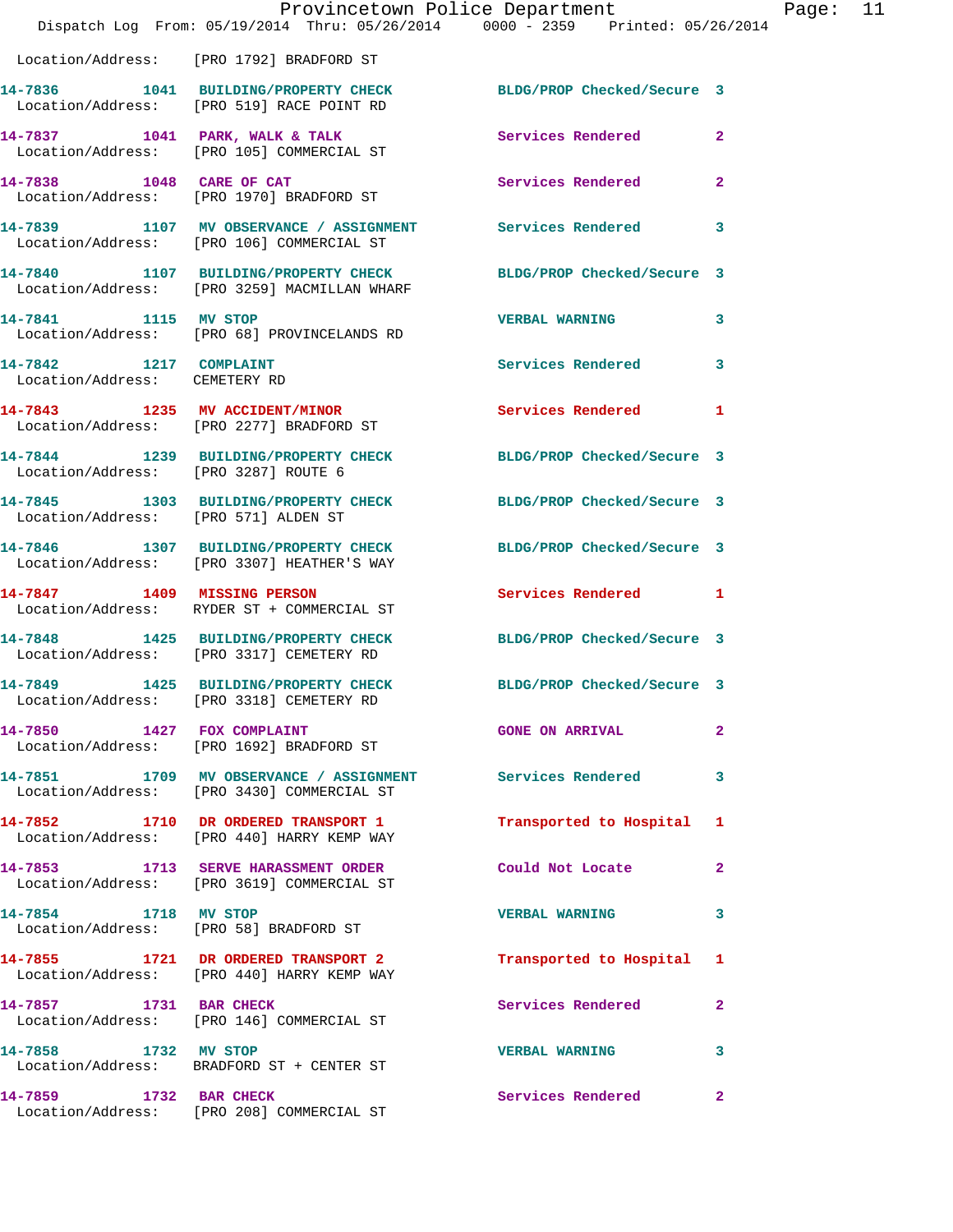|                                                              | Provincetown Police Department<br>Dispatch Log From: 05/19/2014 Thru: 05/26/2014 0000 - 2359 Printed: 05/26/2014 |                            |   |
|--------------------------------------------------------------|------------------------------------------------------------------------------------------------------------------|----------------------------|---|
|                                                              | 14-7860 1751 GENERAL INFO/ROOFING                                                                                | Services Rendered          | 3 |
| Location/Address: [PRO 2] ALDEN ST                           | 14-7862 1836 BUILDING/PROPERTY CHECK BLDG/PROP Checked/Secure 3                                                  |                            |   |
|                                                              | 14-7864 1916 PARKING COMPLAINT / GENERAL Services Rendered<br>Location/Address: [PRO 1296] BRADFORD ST           |                            | 3 |
| Location/Address: CONWELL ST                                 | 14-7863 1917 MV OBSERVANCE / ASSIGNMENT                                                                          | <b>No Action Required</b>  | 3 |
|                                                              | 14-7865 1917 TRAFFIC CONTROL<br>Location/Address: [PRO 2543] MACMILLAN WHARF                                     | Services Rendered          | 3 |
| 14-7866 1923 SERVICE CALL                                    | Location/Address: [PRO 2493] BRADFORD ST                                                                         | Services Rendered          | 3 |
|                                                              |                                                                                                                  | BLDG/PROP Checked/Secure 3 |   |
|                                                              | 14-7869 1953 ASSIST AGENCY / MUTUAL AID Services Rendered<br>Location: [TRU] KALMAR VILLAGE                      |                            | 3 |
| 14-7870 2003 DISTURBANCE                                     | Location/Address: [PRO 208] COMMERCIAL ST                                                                        | Peace Restored             | 1 |
|                                                              | 14-7871 2016 BUILDING/PROPERTY CHECK<br>Location/Address: [PRO 530] SHANK PAINTER RD                             | BLDG/PROP Checked/Secure 3 |   |
|                                                              | 14-7873 2025 BUILDING/PROPERTY CHECK<br>Location/Address: [PRO 175] COMMERCIAL ST                                | BLDG/PROP Checked/Secure 3 |   |
|                                                              | 14-7874 2025 BUILDING/PROPERTY CHECK<br>Location/Address: [PRO 3259] MACMILLAN WHARF                             | BLDG/PROP Checked/Secure 3 |   |
|                                                              | 14-7875 2031 ASSIST AGENCY / MUTUAL AID Services Rendered<br>Location/Address: [PRO 1892] SHANK PAINTER RD       |                            | 3 |
|                                                              | 14-7876 2108 BUILDING/PROPERTY CHECK<br>Location/Address: [PRO 1638] COMMERCIAL ST                               | BLDG/PROP Checked/Secure 3 |   |
| 14-7877                                                      | 2112 BUILDING/PROPERTY CHECK<br>Location/Address: [PRO 519] RACE POINT RD                                        | BLDG/PROP Checked/Secure 3 |   |
| 14-7879 2126 BAR CHECK                                       | Location/Address: [PRO 382] COMMERCIAL ST                                                                        | Services Rendered          | 2 |
|                                                              | 14-7882 2152 BUILDING/PROPERTY CHECK<br>Location/Address: [PRO 1778] SHANK PAINTER RD                            | BLDG/PROP Checked/Secure 3 |   |
| 14-7883 2201 MV STOP<br>Location/Address: [PRO 2513] ROUTE 6 |                                                                                                                  | <b>VERBAL WARNING</b>      | 3 |
|                                                              | $14-7884$ 2233 ANIMAL CALL/DOG IN M/V<br>Location/Address: [PRO 2163] COMMERCIAL ST                              | <b>SPOKEN TO</b>           | 2 |
|                                                              | 14-7885 2328 PARK, WALK & TALK<br>Location: CENTER ROAM DOWN TOWN                                                | Services Rendered          | 2 |
|                                                              | 14-7886 2339 BUILDING/PROPERTY CHECK Services Rendered<br>Location/Address: [PRO 444] HIGH POLE HILL             |                            | 3 |
| 14-7887 2343 BAR CHECK                                       | Location/Address: [PRO 399] COMMERCIAL ST                                                                        | LICENSING/NO ACTION        | 2 |
|                                                              |                                                                                                                  |                            |   |

## **For Date: 05/24/2014 - Saturday**

| 14-7889           | 0000 BAR CHECK |  |                          | LICENSING/NO ACTION |  |
|-------------------|----------------|--|--------------------------|---------------------|--|
| Location/Address: |                |  | [PRO 3331] COMMERCIAL ST |                     |  |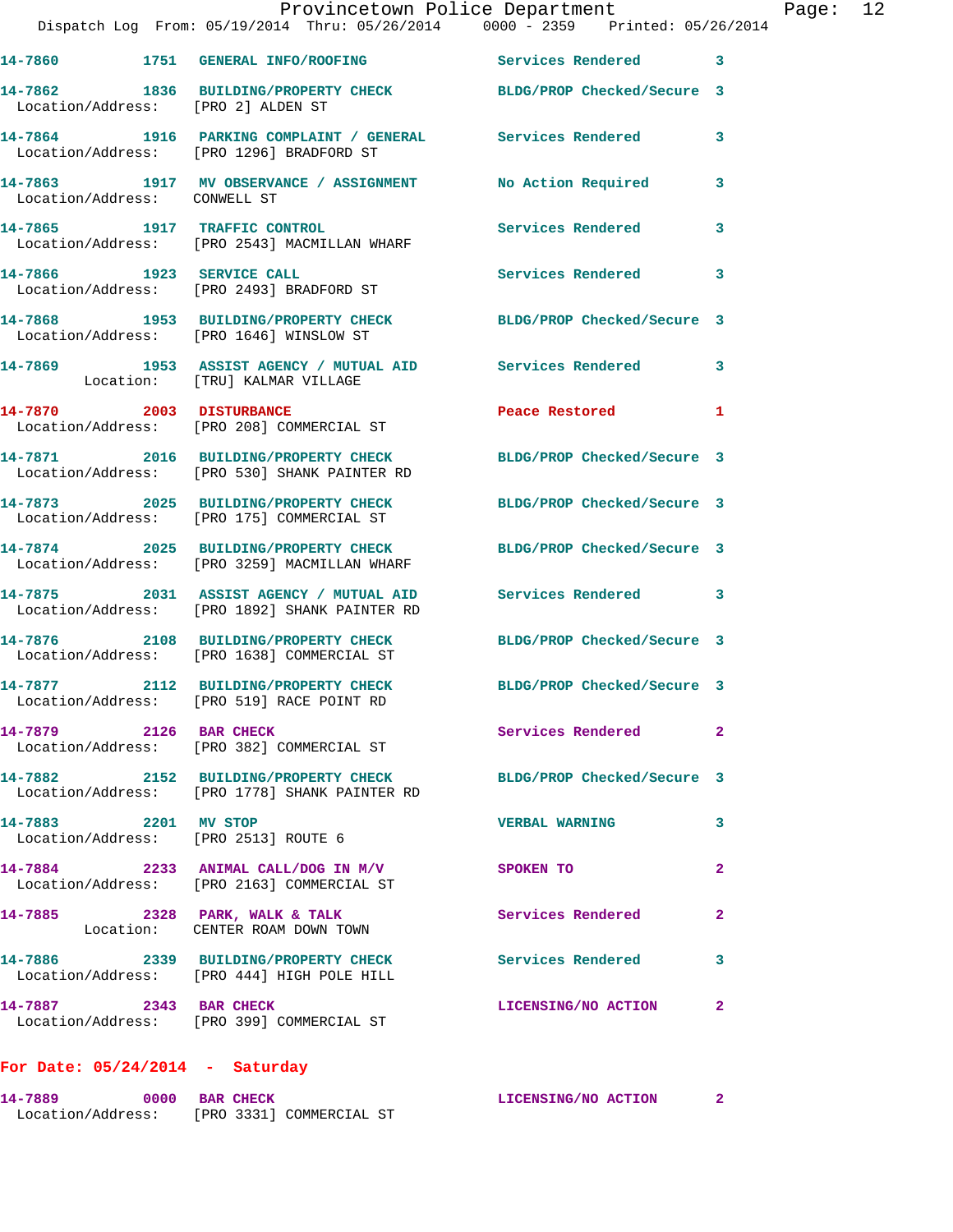|                                                       | Provincetown Police Department<br>Dispatch Log From: 05/19/2014 Thru: 05/26/2014 0000 - 2359 Printed: 05/26/2014 |                           |              | Page: 13 |  |
|-------------------------------------------------------|------------------------------------------------------------------------------------------------------------------|---------------------------|--------------|----------|--|
|                                                       | 14-7890 0000 BAR CHECK LICENSING/NO ACTION 2<br>Location/Address: [PRO 3276] COMMERCIAL ST                       |                           |              |          |  |
|                                                       | 14-7891 0001 BAR CHECK LICENSING/NO ACTION 2<br>Location/Address: [PRO 3236] COMMERCIAL ST                       |                           |              |          |  |
|                                                       | 14-7892 0012 MV STOP<br>Location/Address: ROUTE 6 + SHANK PAINTER RD                                             | <b>VERBAL WARNING</b>     | $\mathbf{3}$ |          |  |
|                                                       | 14-7893 0013 BAR CHECK<br>Location/Address: [PRO 382] COMMERCIAL ST                                              | No Action Required 2      |              |          |  |
|                                                       | 14-7894 0018 MV COMPLAINT<br>Location/Address: [PRO 94] BRADFORD ST                                              | Services Rendered         | $\mathbf{2}$ |          |  |
|                                                       | 14-7895 0026 BAR CHECK<br>Location/Address: [PRO 208] COMMERCIAL ST                                              | LICENSING/NO ACTION 2     |              |          |  |
|                                                       | 14-7896 0031 BAR CHECK<br>Location/Address: [PRO 3443] COMMERCIAL ST                                             | LICENSING/NO ACTION 2     |              |          |  |
| Location/Address: HEATHER'S WAY                       | 14-7897 0033 BUILDING/PROPERTY CHECK BLDG/PROP Checked/Secure 3                                                  |                           |              |          |  |
| 14-7898 0042 MV STOP<br>Location/Address: STANDISH ST |                                                                                                                  | <b>VERBAL WARNING 3</b>   |              |          |  |
|                                                       | 14-7899 0045 NOISE COMPLAINT Services Rendered 3<br>Location/Address: [PRO 1317] COMMERCIAL ST                   |                           |              |          |  |
|                                                       | 14-7900 0046 MV OBSERVANCE / ASSIGNMENT Services Rendered 3<br>Location/Address: BRADFORD ST + RYDER ST          |                           |              |          |  |
|                                                       | 14-7901 0049 MV STOP/VERBAL 89/9 VERBAL WARNING<br>Location/Address: [PRO 731] BRADFORD ST                       |                           | $\mathbf{3}$ |          |  |
|                                                       | 14-7902 0055 LOBBY TRAFFIC<br>Location/Address: [PRO 542] SHANK PAINTER RD                                       | Services Rendered 2       |              | 36       |  |
|                                                       | 14-7903 0059 MV STOP<br>Location/Address: BRADFORD ST + STANDISH ST                                              | Citation/Warning Issued 3 |              |          |  |
| Location/Address: COMMERCIAL ST                       | 14-7905 0109 PARK, WALK, & TALK                                                                                  | Services Rendered 2       |              |          |  |
|                                                       | 14-7904 0110 SPIRITUS DETOUR<br>Location/Address: COMMERCIAL ST + GOSNOLD ST                                     | No Action Required 3      |              |          |  |
| 14-7906 0124 MV STOP                                  | Location/Address: JOHNSON ST + BRADFORD ST                                                                       | <b>VERBAL WARNING</b>     | $\mathbf{3}$ |          |  |
| 14-7907 0136 MV STOP                                  | Location/Address: [PRO 2277] BRADFORD ST                                                                         | <b>VERBAL WARNING</b>     | 3            |          |  |
|                                                       | 14-7908 0146 BUILDING/PROPERTY CHECK Services Rendered 3<br>Location/Address: [PRO 2520] PRINCE ST               |                           |              |          |  |
|                                                       | 14-7909 		 0146 FOUND ITEMS/RETURNED 		 Services Rendered<br>Location/Address: [PRO 542] SHANK PAINTER RD        |                           | $\mathbf{3}$ |          |  |
|                                                       | 14-7910 0154 PARK, WALK & TALK 3 Services Rendered 2<br>Location/Address: [PRO 539] SHANK PAINTER RD             |                           |              |          |  |
|                                                       | 14-7911 0202 BUILDING/PROPERTY CHECK BLDG/PROP Checked/Secure 3<br>Location/Address: [PRO 1646] WINSLOW ST       |                           |              |          |  |
|                                                       | 14-7912 0311 ALARM - GENERAL<br>Location/Address: [PRO 324] COMMERCIAL ST                                        | Services Rendered 1       |              |          |  |
|                                                       | 14-7913 0318 MEDICAL EMERGENCY<br>Location/Address: [PRO 78] BRADFORD ST                                         | Transported to Hospital 1 |              |          |  |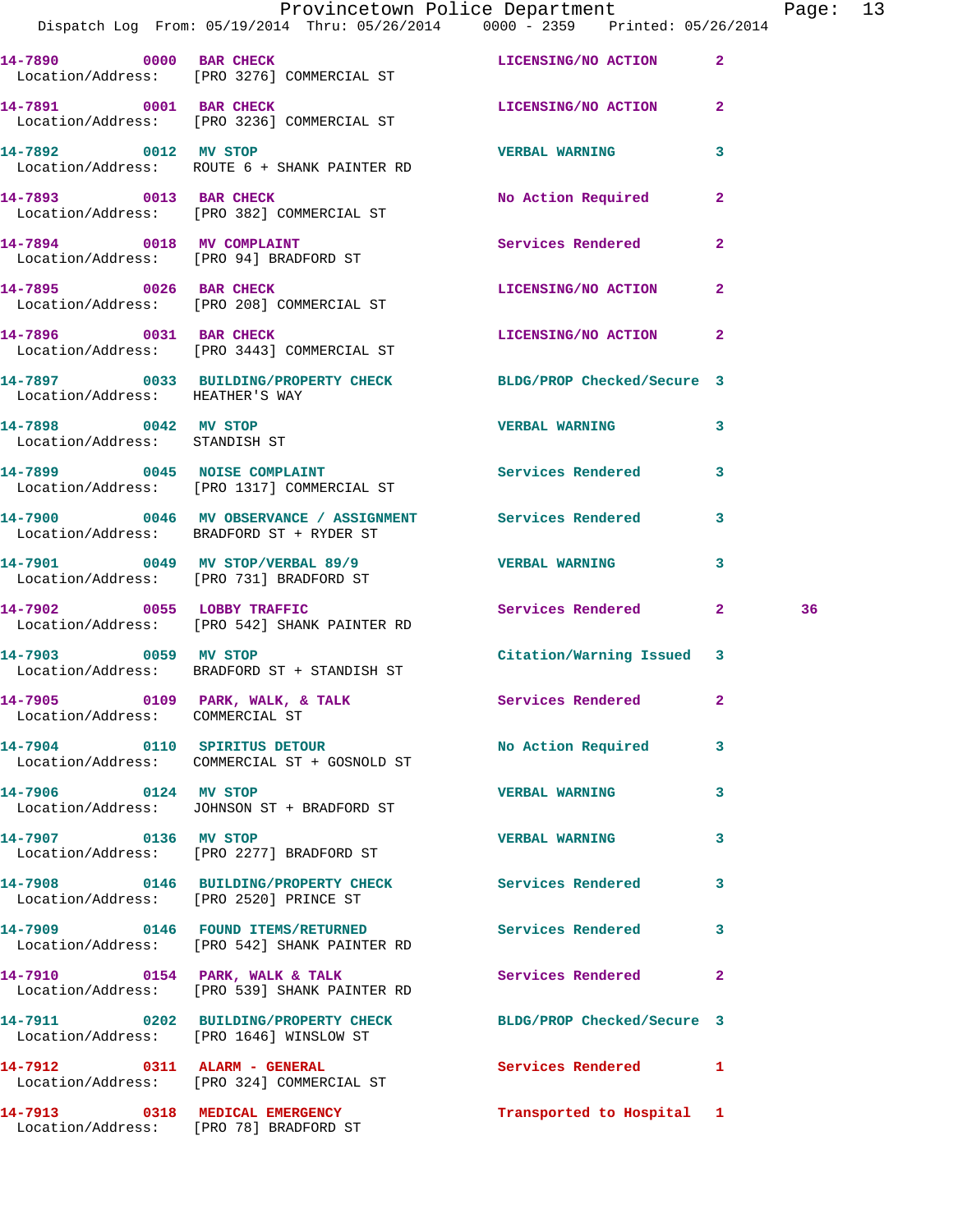**14-7914 0346 BUILDING/PROPERTY CHECK BLDG/PROP Checked/Secure 3** 

|                                                             | Location/Address: [PRO 447] JEROME SMITH RD                                                        |                            |                |
|-------------------------------------------------------------|----------------------------------------------------------------------------------------------------|----------------------------|----------------|
|                                                             | 14-7915 0455 BUILDING/PROPERTY CHECK<br>Location/Address: [PRO 3430] COMMERCIAL ST                 | <b>Services Rendered</b>   | 3              |
|                                                             | 14-7916 0538 BUILDING/PROPERTY CHECK<br>Location/Address: [PRO 519] RACE POINT RD                  | BLDG/PROP Checked/Secure 3 |                |
|                                                             | 14-7917 0714 BUILDING/PROPERTY CHECK<br>Location/Address: [PRO 3307] HEATHER'S WAY                 | BLDG/PROP Checked/Secure 3 |                |
| Location/Address: CONWELL ST                                | 14-7918 0716 MV OBSERVANCE / ASSIGNMENT                                                            | BLDG/PROP Checked/Secure 3 |                |
|                                                             | 14-7919 0730 BUILDING/PROPERTY CHECK Services Rendered<br>Location/Address: [PRO 564] BAYBERRY AVE |                            | 3              |
|                                                             | 14-7920 0748 MV OBSERVANCE / ASSIGNMENT<br>Location/Address: COMMERCIAL ST + MAYFLOWER AVE         | <b>Services Rendered</b>   | 3              |
| Location/Address: RYDER ST                                  | 14-7921 0758 PARKING COMPLAINT / GENERAL Services Rendered                                         |                            | 3              |
|                                                             | 14-7922 0804 IN THE SCHOOL<br>Location/Address: [PRO 569] WINSLOW ST                               | Services Rendered          | 3              |
| Location/Address: [PRO 3287] ROUTE 6                        | 14-7923 0810 BUILDING/PROPERTY CHECK                                                               | BLDG/PROP Checked/Secure 3 |                |
| Location/Address: COMMERCIAL ST                             | 14-7924 0810 PARK, WALK & TALK                                                                     | Services Rendered          | $\overline{2}$ |
|                                                             | 14-7925 0823 BUILDING/PROPERTY CHECK<br>Location/Address: [PRO 2500] COMMERCIAL ST                 | BLDG/PROP Checked/Secure 3 |                |
| 14-7926 0824 REMOVE TRAP                                    | Location/Address: [PRO 3259] MACMILLAN WHARF                                                       | <b>GONE ON ARRIVAL</b>     | $\overline{2}$ |
|                                                             | 14-7927 0857 BUILDING/PROPERTY CHECK<br>Location/Address: [PRO 2206] COMMERCIAL ST                 | BLDG/PROP Checked/Secure 3 |                |
| Location/Address: [PRO 16] BRADFORD ST                      | 14-7928 0901 BUILDING/PROPERTY CHECK                                                               | BLDG/PROP Checked/Secure 3 |                |
| 14-7929 0925 LOOSE DOG                                      | Location/Address: [PRO 1541] COMMERCIAL ST                                                         | Services Rendered          | $\mathbf{2}$   |
|                                                             | 14-7930 0935 BUILDING/PROPERTY CHECK<br>Location/Address: [PRO 2483] COMMERCIAL ST                 | BLDG/PROP Checked/Secure 3 |                |
|                                                             | 14-7931 0940 PARK, WALK & TALK<br>Location/Address: [PRO 105] COMMERCIAL ST                        | Services Rendered          | $\overline{2}$ |
|                                                             | 14-7932 1042 MV OBSERVANCE / ASSIGNMENT Services Rendered<br>Location/Address: [PRO 521] ROUTE 6   |                            | 3              |
| 14-7933 1043 MV STOP<br>Location/Address: [PRO 521] ROUTE 6 |                                                                                                    | <b>VERBAL WARNING</b>      | 3              |
|                                                             | 14-7934 1049 ASSIST CITIZEN<br>Location/Address: WINTHROP ST + COMMERCIAL ST                       | No Action Required         | 3              |
| 14-7935 1054 MV STOP                                        |                                                                                                    |                            |                |
|                                                             | Location/Address: [PRO 521] ROUTE 6                                                                | <b>VERBAL WARNING</b>      | 3              |
|                                                             | 14-7936 1103 BUILDING/PROPERTY CHECK<br>Location/Address: [PRO 3317] CEMETERY RD                   | BLDG/PROP Checked/Secure 3 |                |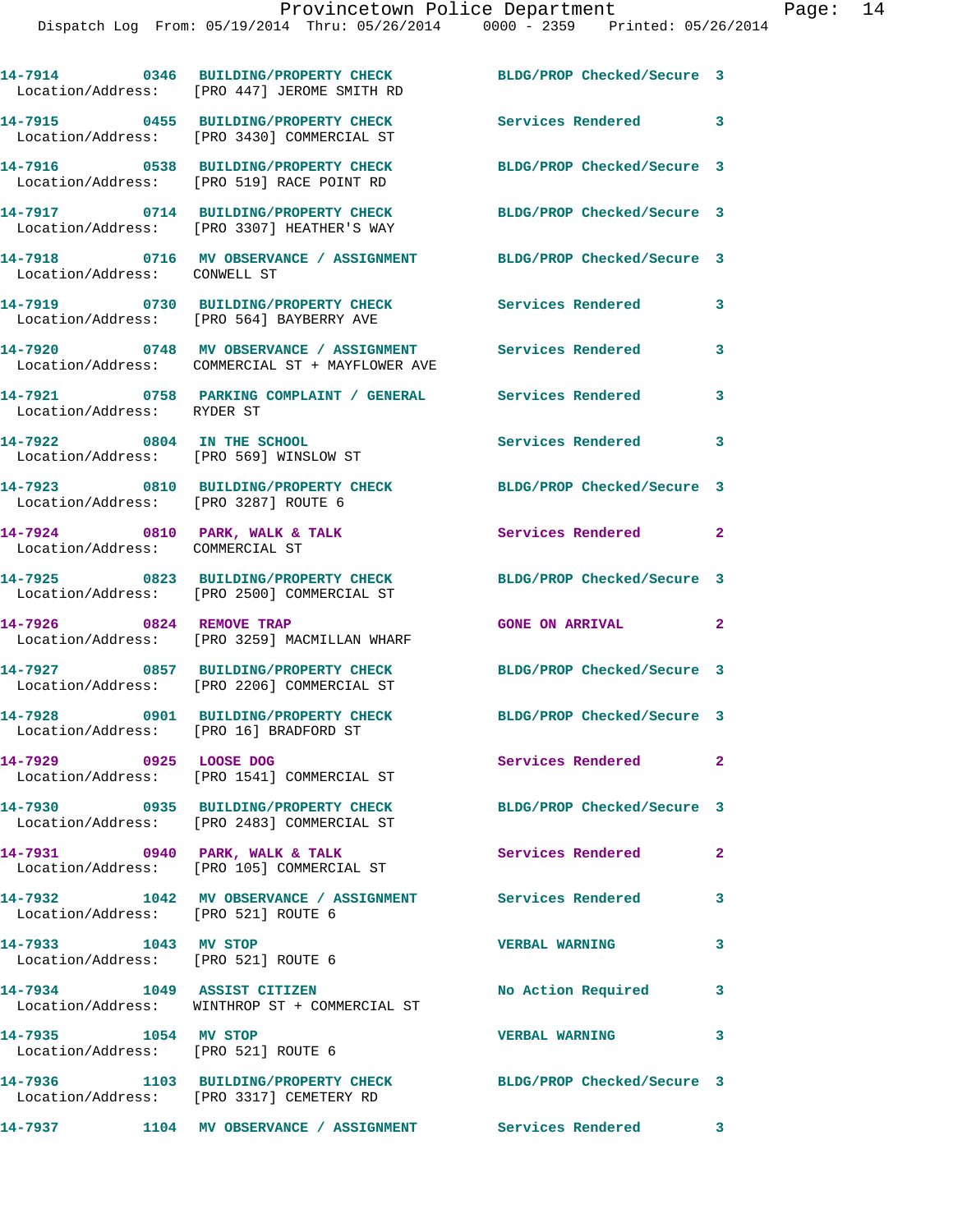|                                        | Provincetown Police Department<br>Dispatch Log From: 05/19/2014 Thru: 05/26/2014 0000 - 2359 Printed: 05/26/2014 |                                                                                                                 |                | Page: 15 |  |
|----------------------------------------|------------------------------------------------------------------------------------------------------------------|-----------------------------------------------------------------------------------------------------------------|----------------|----------|--|
|                                        | Location/Address: [PRO 1276] RACE POINT RD                                                                       |                                                                                                                 |                |          |  |
| 14-7938 1109 MV STOP                   | Location/Address: [PRO 182] COMMERCIAL ST                                                                        | <b>VERBAL WARNING 3</b>                                                                                         |                |          |  |
|                                        | 14-7939 1121 BUILDING/PROPERTY CHECK BLDG/PROP Checked/Secure 3<br>Location/Address: [PRO 3318] CEMETERY RD      |                                                                                                                 |                |          |  |
|                                        | 14-7940 1125 POSSIBLE 209A VIOLATION SPOKEN TO<br>Location/Address: RACE RD + FRANKLIN ST                        |                                                                                                                 | 3              |          |  |
|                                        | 14-7941 1155 MV OBSERVANCE / ASSIGNMENT Services Rendered<br>Location/Address: [PRO 3259] MACMILLAN WHARF        |                                                                                                                 | 3              |          |  |
| 14-7944 1237 MV STOP                   | Location/Address: [PRO 3004] BRADFORD ST                                                                         | Citation/Warning Issued 3                                                                                       |                |          |  |
|                                        | 14-7945 1253 ASSIST CITIZEN<br>Location/Address: [PRO 554] TREMONT ST                                            | Services Rendered 3                                                                                             |                |          |  |
|                                        | 14-7947 1322 GENERAL INFO                                                                                        | SPOKEN TO THE STRIKE STRIKE STRIKE STRIKE STRIKE STRIKE STRIKE STRIKE STRIKE STRIKE STRIKE STRIKE STRIKE STRIKE | 3              |          |  |
|                                        | 14-7946 1324 PARK, WALK & TALK NO Action Required 2<br>Location/Address: [PRO 2672] COMMERCIAL ST                |                                                                                                                 |                |          |  |
|                                        | 14-7948 1339 DOG BITE<br>Location/Address: [PRO 440] HARRY KEMP WAY                                              | Investigated                                                                                                    | $\overline{2}$ |          |  |
|                                        | 14-7949 1415 LOST MA LICENSE<br>Location/Address: [PRO 542] SHANK PAINTER RD                                     | Services Rendered                                                                                               | 3              |          |  |
| Location/Address: [PRO 2521] ROUTE 6   | 14-7951 1553 MV OBSERVANCE / ASSIGNMENT Services Rendered                                                        |                                                                                                                 | 3              |          |  |
|                                        | 14-7952 1600 MV OBSERVANCE / ASSIGNMENT Services Rendered 3<br>Location/Address: [PRO 537] SHANK PAINTER RD      |                                                                                                                 |                |          |  |
| 14-7953 1604 VERBAL SPEED              | Location/Address: [PRO 2513] ROUTE 6                                                                             | <b>VERBAL WARNING</b>                                                                                           | 3              |          |  |
|                                        | 14-7954 1623 MEDICAL EMERGENCY<br>Location/Address: [PRO 3313] STANDISH ST                                       | <b>GONE ON ARRIVAL</b>                                                                                          | 1              |          |  |
|                                        | 14-7955 1634 LOST WALLET<br>Location/Address: [PRO 357] COMMERCIAL ST                                            | Services Rendered 3                                                                                             |                |          |  |
| Refer To Accident: 14-16-AC            | 14-7956 1648 MV VS PEDESTRIAN/TRANSPORT<br>Location/Address: [PRO 3065] COMMERCIAL ST                            | Transported to Hospital 1                                                                                       |                |          |  |
|                                        | 14-7957 1658 TRAFFIC CONTROL<br>Location: [PRO 3431] LOPES SQUARE                                                | Services Rendered                                                                                               | 3              |          |  |
|                                        | 14-7959 1720 FOUND COLLEGE ID<br>Location/Address: [PRO 1633] COMMERCIAL ST                                      | Services Rendered                                                                                               | 3              |          |  |
|                                        | 14-7960 1747 COMPLAINT/JUVENILES<br>Location/Address: [PRO 2500] COMMERCIAL ST                                   | Unfounded                                                                                                       | 3              |          |  |
| Location/Address: [PRO 16] BRADFORD ST | 14-7961 1753 BUILDING/PROPERTY CHECK                                                                             | BLDG/PROP Checked/Secure 3                                                                                      |                |          |  |
|                                        | 14-7962 1801 BUILDING/PROPERTY CHECK BLDG/PROP Checked/Secure 3<br>Location/Address: [PRO 488] MAYFLOWER AVE     |                                                                                                                 |                |          |  |
| Location/Address: COTTAGE ST           | 14-7963 1807 MV COMPLAINT/TICKETED                                                                               | Services Rendered 2                                                                                             |                |          |  |
|                                        | 14-7964 1845 DISORDERLY<br>Location/Address: [PRO 146] COMMERCIAL ST                                             | SPOKEN TO                                                                                                       | $\mathbf{2}$   |          |  |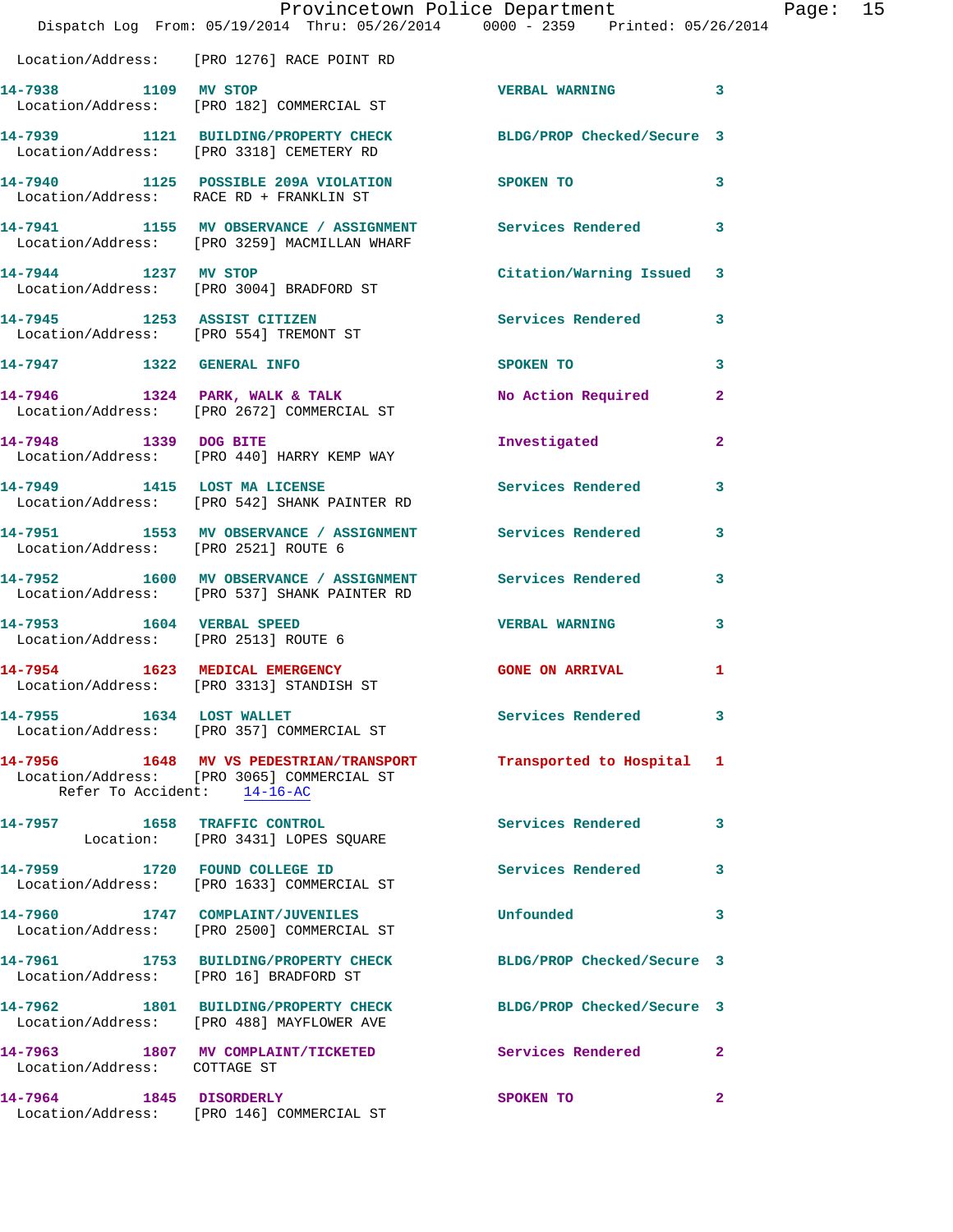|                                      | Dispatch Log From: 05/19/2014 Thru: 05/26/2014 0000 - 2359 Printed: 05/26/2014                                  | Provincetown Police Department | Page: 16     |
|--------------------------------------|-----------------------------------------------------------------------------------------------------------------|--------------------------------|--------------|
|                                      | 14-7965 1854 CROWD CONTROL<br>Location/Address: [PRO 146] COMMERCIAL ST                                         | Services Rendered 2            |              |
| Location/Address: [PRO 2479] ROUTE 6 | 14-7966 1902 MV OBSERVANCE / ASSIGNMENT Services Rendered 3                                                     |                                |              |
|                                      |                                                                                                                 | <b>VERBAL WARNING</b>          | 3            |
|                                      |                                                                                                                 | <b>VERBAL WARNING</b>          | 3            |
|                                      | 14-7969 1923 MV COMPLAINT<br>Location/Address: [PRO 1542] COMMERCIAL ST                                         | Services Rendered 2            |              |
|                                      | 14-7970 1936 BUILDING/PROPERTY CHECK BLDG/PROP Checked/Secure 3<br>Location/Address: [PRO 530] SHANK PAINTER RD |                                |              |
|                                      | 14-7971 1940 MV COMPLAINT<br>Location/Address: [PRO 1925] COMMERCIAL ST                                         | Services Rendered 2            |              |
|                                      | 14-7972 1943 MV OBSERVANCE / ASSIGNMENT Services Rendered 3<br>Location/Address: [PRO 3649] CONWELL ST          |                                |              |
|                                      | 14-7973 1946 BUILDING/PROPERTY CHECK BLDG/PROP Checked/Secure 3<br>Location/Address: [PRO 306] COMMERCIAL ST    |                                |              |
|                                      | 14-7974 1957 BIKE ACCIDENT<br>Location/Address: FREEMAN ST + COMMERCIAL ST                                      | PATIENT REFUSAL                | $\mathbf{2}$ |
|                                      | 14-8027 2000 WALLET, SMALL RED/RETURNED Services Rendered 3<br>Location/Address: [PRO 1892] SHANK PAINTER RD    |                                |              |
|                                      | 14-7975 2026 BUILDING/PROPERTY CHECK BLDG/PROP Checked/Secure 3<br>Location/Address: [PRO 2898] JEROME SMITH RD |                                |              |
|                                      | 14-7976 2034 BUILDING/PROPERTY CHECK BLDG/PROP Checked/Secure 3<br>Location/Address: [PRO 99] COMMERCIAL ST     |                                |              |
|                                      | 14-7978 2040 VERBAL DEFECTIVE<br>Location/Address: [PRO 1895] BRADFORD ST                                       | VERBAL WARNING 3               |              |
|                                      | 14-7977 2041 BUILDING/PROPERTY CHECK<br>Location/Address: [PRO 447] JEROME SMITH RD                             | BLDG/PROP Checked/Secure 3     |              |
|                                      | 14-7979 2052 BUILDING/PROPERTY CHECK BLDG/PROP Checked/Secure 3<br>Location/Address: [PRO 3292] COMMERCIAL ST   |                                |              |
|                                      | 14-7980 2057 VERBAL HEADLIGHTS<br>Location/Address: [PRO 2134] SHANK PAINTER RD                                 | VERBAL WARNING 3               |              |
|                                      | 14-7981 2107 BUILDING/PROPERTY CHECK BLDG/PROP Checked/Secure 3<br>Location/Address: [PRO 488] MAYFLOWER AVE    |                                |              |
|                                      | 14-7983 2130 BUILDING/PROPERTY CHECK BLDG/PROP Checked/Secure 3<br>Location/Address: [PRO 182] COMMERCIAL ST    |                                |              |
|                                      | 14-7984 2209 SUSPICIOUS ACTIVITY<br>Location/Address: [PRO 965] KIMBERLY LN                                     | Could Not Locate 2             | 1            |
| 14-7986 2227 COMPLAINT               | Location/Address: [PRO 3078] ALDEN ST                                                                           | Services Rendered              | 3            |
|                                      | 14-7987 2240 LOST WALLET/FOUND<br>Location/Address: [PRO 542] SHANK PAINTER RD                                  | <b>Services Rendered</b>       | 3            |
| 14-7988 2312 PIER CHECK              | Location/Address: [PRO 2543] MACMILLAN WHARF                                                                    | Services Rendered              | 3            |
| 14-7989 2313 FOUND DEBIT CARD        |                                                                                                                 | Services Rendered 3            |              |

Location: [PRO 3431] LOPES SQUARE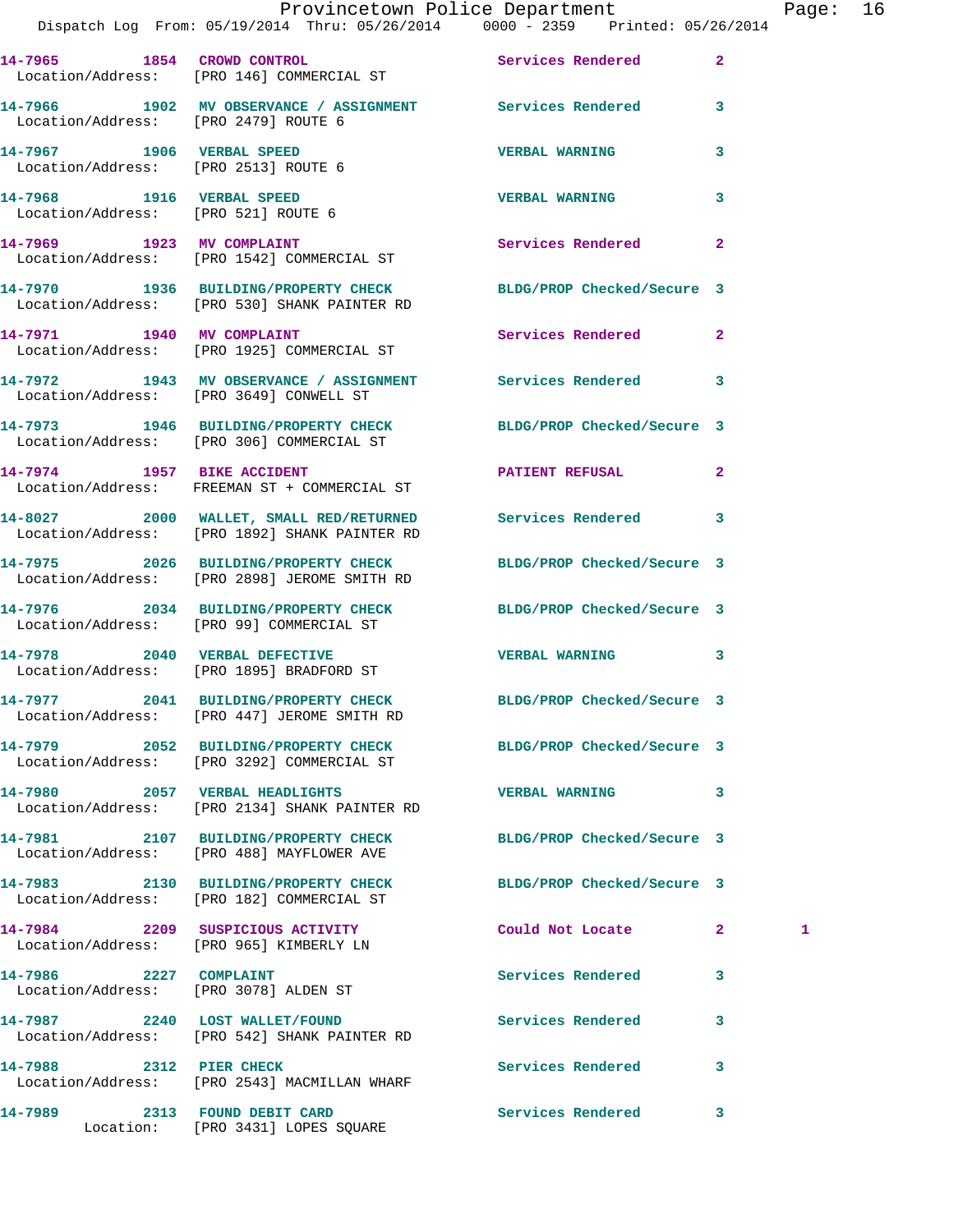|                                                               | Provincetown Police Department Page: 17<br>Dispatch Log From: 05/19/2014 Thru: 05/26/2014 0000 - 2359 Printed: 05/26/2014          |                        |              |    |  |
|---------------------------------------------------------------|------------------------------------------------------------------------------------------------------------------------------------|------------------------|--------------|----|--|
|                                                               | 14-7990 2326 MV STOP/VERBAL 90/7 VERBAL WARNING 3<br>Location/Address: BRADFORD ST + PRINCE ST                                     |                        |              |    |  |
| Location/Address: CONWELL ST                                  | 14-7991 2344 MV OBSERVANCE / ASSIGNMENT Services Rendered 3                                                                        |                        |              |    |  |
|                                                               | 14-7992 2347 BUILDING/PROPERTY CHECK BLDG/PROP Checked/Secure 3<br>Location/Address: [PRO 2500] COMMERCIAL ST                      |                        |              |    |  |
| For Date: $05/25/2014$ - Sunday                               |                                                                                                                                    |                        |              |    |  |
|                                                               | 14-7993 0001 BARKING DOG<br>Location/Address: [PRO 1154] WINSLOW ST                                                                | Could Not Locate 2     |              |    |  |
|                                                               | 14-7994 0012 BUILDING/PROPERTY CHECK BLDG/PROP Checked/Secure 3<br>Location/Address: [PRO 2543] MACMILLAN WHARF                    |                        |              |    |  |
|                                                               | 14-7995 0019 BUILDING/PROPERTY CHECK BLDG/PROP Checked/Secure 3<br>Location/Address: [PRO 554] TREMONT ST                          |                        |              |    |  |
|                                                               | 14-7996 0027 BUILDING/PROPERTY CHECK BLDG/PROP Checked/Secure 3<br>Location/Address: [PRO 440] HARRY KEMP WAY                      |                        |              |    |  |
|                                                               | 14-7997 0048 MV STOPVERBAL 90/7<br>Location/Address: HIGH POLE HL + BRADFORD ST                                                    | VERBAL WARNING 3       |              |    |  |
|                                                               | 14-7998 0057 DISTURBANCE<br>Location/Address: [PRO 3523] BRADFORD ST                                                               | Services Rendered 1    |              |    |  |
|                                                               | 14-7999 0103 SPIRITUS DETOUR<br>Location/Address: [PRO 165] COMMERCIAL ST                                                          | Services Rendered 3    |              |    |  |
|                                                               | 14-8001 0106 BUILDING/PROPERTY CHECK Services Rendered 3<br>Location/Address: [PRO 539] SHANK PAINTER RD                           |                        |              |    |  |
|                                                               | 14-8002 0113 PARK, WALK & TALK Services Rendered 2<br>Location/Address: [PRO 105] COMMERCIAL ST                                    |                        |              |    |  |
|                                                               | 14-8003 0115 MEDICAL EMERGENCY PATIENT REFUSAL<br>Location/Address: [PRO 1892] SHANK PAINTER RD                                    |                        | $\mathbf{1}$ |    |  |
|                                                               | 14-8004 0124 MEDICAL EMERGENCY<br>Location/Address: [PRO 322] COMMERCIAL ST                                                        | <b>PATIENT REFUSAL</b> | 1            |    |  |
| 14-8005 0126 LOBBY TRAFFIC<br>Location/Address: COMMERCIAL ST |                                                                                                                                    | Services Rendered 2    |              | 21 |  |
| 14-8006 0140 MV STOP                                          | Location/Address: [PRO 1892] SHANK PAINTER RD<br>Refer To Arrest: 14-62-AR                                                         | Arrest(s) Made         | 3            |    |  |
|                                                               | 14-8007 0143 DOMESTIC DISTURBANCE/ASSAULT Services Rendered<br>Location/Address: [PRO 2559] COMMERCIAL ST                          |                        | $\mathbf{1}$ |    |  |
|                                                               | 14-8008 0143 ANIMAL CALL<br>Location/Address: [PRO 3053] WEST VINE ST                                                              | Services Rendered 2    |              |    |  |
|                                                               | 14-8009 0303 COMPLAINT<br>Location/Address: [PRO 526] RYDER ST EXT                                                                 | Services Rendered      | 3            |    |  |
|                                                               | 14-8010 0327 DOMESTIC DISTURBANCE/ASSAULT Arrest(s) Made<br>Location/Address: [PRO 357] COMMERCIAL ST<br>Refer To $P/C$ : 14-63-AR |                        | $\mathbf{1}$ |    |  |
|                                                               | 14-8011 0415 911 GENERAL<br>Location/Address: [PRO 861] COMMERCIAL ST                                                              | SPOKEN TO              | 1            |    |  |

**14-8012 0723 FOUND WALLET/RETURNED Services Rendered 3** 

Location/Address: [PRO 542] SHANK PAINTER RD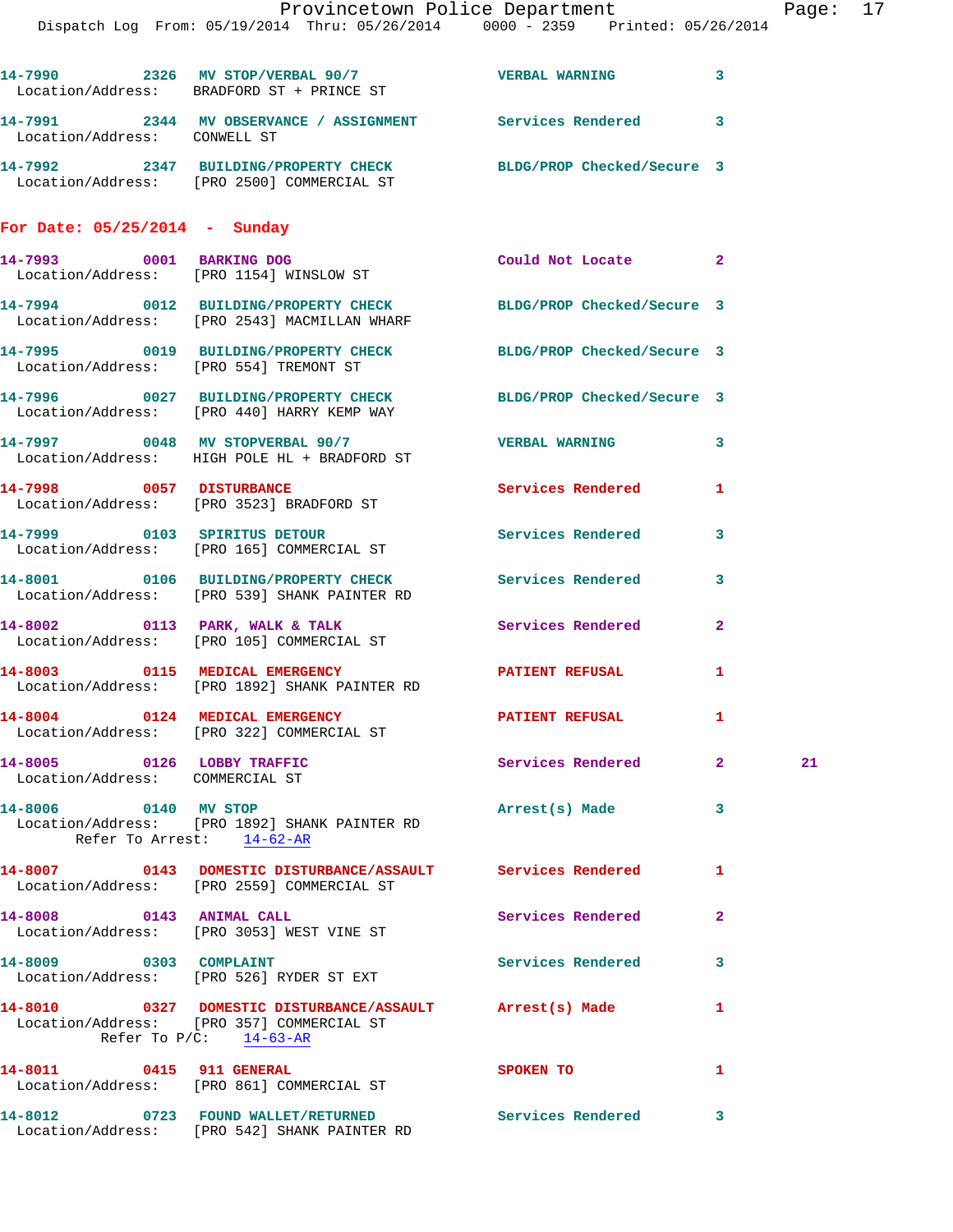|                                                                         | 14-8013 0735 BUILDING/PROPERTY CHECK<br>Location/Address: [PRO 3307] HEATHER'S WAY                              | BLDG/PROP Checked/Secure 3 |                         |
|-------------------------------------------------------------------------|-----------------------------------------------------------------------------------------------------------------|----------------------------|-------------------------|
|                                                                         | 14-8014 0739 MV OBSERVANCE / ASSIGNMENT Services Rendered<br>Location/Address: [PRO 1771] CONWELL ST            |                            | 3                       |
|                                                                         | 14-8015 0741 LOST BLK WALLET/RETURNED<br>Location/Address: [PRO 542] SHANK PAINTER RD                           | Services Rendered          | 3                       |
|                                                                         | 14-8016 0750 FOUND BANKRI DEBIT CARD<br>Location/Address: [PRO 542] SHANK PAINTER RD                            | <b>Services Rendered</b>   | 3                       |
| Location/Address: [PRO 2513] ROUTE 6                                    | 14-8017 0821 MV OBSERVANCE / ASSIGNMENT Services Rendered                                                       |                            | 3                       |
|                                                                         | 14-8018 0828 ASSIST CITIZEN<br>Location/Address: [PRO 2105] STANDISH ST                                         | <b>Services Rendered</b>   | 3                       |
|                                                                         | 14-8019 0913 PARK, WALK & TALK<br>Location: [PRO 3431] LOPES SQUARE                                             | Services Rendered          | $\mathbf{2}$            |
|                                                                         | 14-8020 0929 FOUND ME LICENSE/RETURNED Services Rendered 3<br>Location/Address: [PRO 542] SHANK PAINTER RD      |                            |                         |
|                                                                         | 14-8021 0938 BUILDING/PROPERTY CHECK<br>Location/Address: [PRO 519] RACE POINT RD                               | BLDG/PROP Checked/Secure 3 |                         |
|                                                                         | 14-8022 0940 FOUND MA LICENSE/RETURNED<br>Location/Address: [PRO 542] SHANK PAINTER RD                          | Services Rendered          | 3                       |
| 14-8023 0949 ANIMAL CALL                                                | Location/Address: [PRO 106] COMMERCIAL ST                                                                       | Services Rendered          | $\overline{2}$          |
|                                                                         | 14-8024 1034 PARK, WALK & TALK<br>Location/Address: [PRO 105] COMMERCIAL ST                                     | Services Rendered          | $\mathbf{2}$            |
| 14-8026 1048 MEDICAL EMERGENCY                                          | Location/Address: [PRO 273] COMMERCIAL ST                                                                       | Transported to Hospital 1  |                         |
|                                                                         | 14-8028 1100 BUILDING/PROPERTY CHECK<br>Location/Address: [PRO 175] COMMERCIAL ST                               | BLDG/PROP Checked/Secure 3 |                         |
| 14-8029 1107 MV STOP                                                    | Location/Address: HOWLAND ST + HARRY KEMP WAY                                                                   | <b>VERBAL WARNING</b>      | 3                       |
| 14-8030 1109 MEDICAL EMERGENCY<br>Location/Address: [PRO 2539] RYDER ST |                                                                                                                 | Transported to Hospital 1  |                         |
| Location/Address: ROUTE 6 + CONWELL ST                                  | 14-8032 1131 MV OBSERVANCE / ASSIGNMENT No Action Required 3                                                    |                            |                         |
| Location/Address: BRADFORD ST EXT                                       | 14-8033 1214 PARKING COMPLAINT / GENERAL GONE ON ARRIVAL                                                        |                            | $\mathbf{3}$            |
|                                                                         | 14-8034 1219 LARCENY / FORGERY / FRAUD SPOKEN TO<br>Location/Address: [PRO 542] SHANK PAINTER RD                |                            | $\overline{2}$          |
|                                                                         |                                                                                                                 |                            | 3                       |
|                                                                         | 14-8036 1258 PARKING COMPLAINT / GENERAL Citation/Warning Issued 3<br>Location/Address: [PRO 105] COMMERCIAL ST |                            |                         |
| 14-8037 1356 COMPLAINT                                                  | Location/Address: [PRO 1702] COMMERCIAL ST                                                                      | Services Rendered          | $\mathbf{3}$            |
|                                                                         | 14-8039 1419 MEDICAL EMERGENCY<br>Location/Address: [PRO 1437] TREMONT ST                                       | Transported to Hospital 1  |                         |
| 14-8040                                                                 | 1526 SHOPLIFTING                                                                                                | SPOKEN TO                  | $\overline{\mathbf{3}}$ |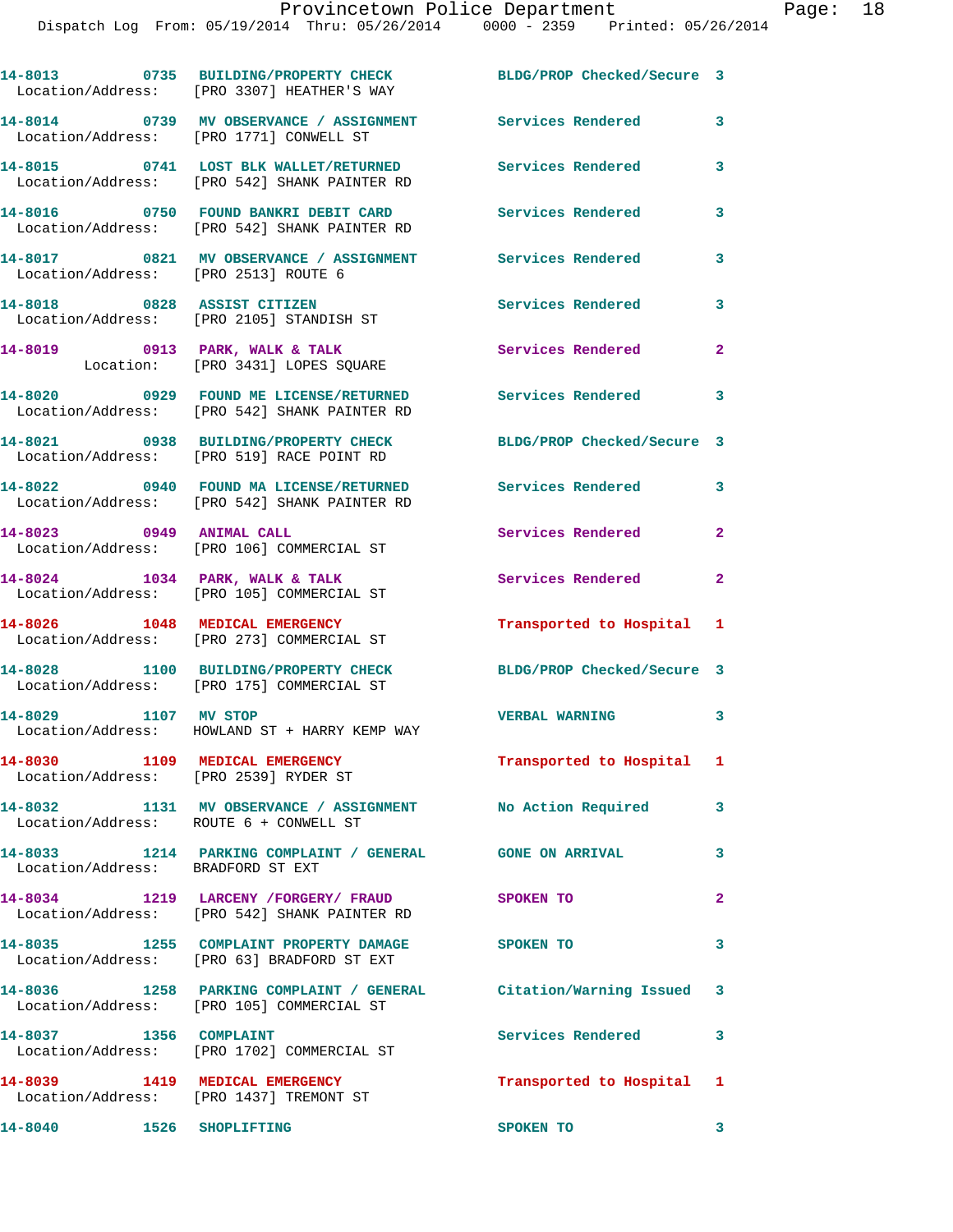|                                                                       | Provincetown Police Department<br>Dispatch Log From: 05/19/2014 Thru: 05/26/2014 0000 - 2359 Printed: 05/26/2014 |                            |                         |
|-----------------------------------------------------------------------|------------------------------------------------------------------------------------------------------------------|----------------------------|-------------------------|
|                                                                       | Location/Address: [PRO 2238] COMMERCIAL ST                                                                       |                            |                         |
| Refer To Accident: 14-17-AC                                           | 14-8041 1636 MV ACCIDENT/MINOR<br>Location/Address: [PRO 804] COMMERCIAL ST                                      | Services Rendered          | 1                       |
|                                                                       | 14-8042 1658 MV OBSERVANCE / ASSIGNMENT Services Rendered<br>Location/Address: [PRO 2521] ROUTE 6                |                            | 3                       |
|                                                                       | 14-8043 1659 PIER CHECKS REQUEST<br>Location/Address: [PRO 3259] MACMILLAN WHARF                                 | Services Rendered          | $\overline{\mathbf{2}}$ |
| Location/Address: [PRO 2521] ROUTE 6                                  | 14-8044 1722 VERBAL DEFECTIVE/MARKED LANES VERBAL WARNING                                                        |                            | 3                       |
|                                                                       | 14-8045 1731 SUNSTROKE/REFUSAL<br>Location/Address: [PRO 208] COMMERCIAL ST                                      | <b>PATIENT REFUSAL</b>     | 1                       |
|                                                                       | 14-8046 1742 DISORDERLY<br>Location/Address: [PRO 146] COMMERCIAL ST                                             | <b>GONE ON ARRIVAL</b>     | $\mathbf{2}$            |
| 14-8047 1755 DISORDERLY                                               | Location/Address: [PRO 2022] CONWELL ST                                                                          | <b>Services Rendered</b>   | $\overline{2}$          |
| Location/Address: OFF CONWELL ST                                      | 14-8048 1810 BACK PAINS/TRANSPORT                                                                                | Transported to Hospital    | 1                       |
|                                                                       | 14-8049 1848 CROWDS/OVERCROWDING Services Rendered<br>Location/Address: [PRO 146] COMMERCIAL ST                  |                            | $\overline{a}$          |
|                                                                       | 14-8050 1859 ALLERGIC REACTION/TRANSPORT Transported to Hospital<br>Location/Address: [PRO 440] HARRY KEMP WAY   |                            | 1                       |
|                                                                       | 14-8051 1914 BUILDING/PROPERTY CHECK BLDG/PROP Checked/Secure 3<br>Location/Address: [PRO 3317] CEMETERY RD      |                            |                         |
|                                                                       | 14-8052 1917 AT SCHOOL<br>Location/Address: [PRO 569] WINSLOW ST                                                 | <b>No Action Required</b>  | 3                       |
| 14-8054 1923 HARASSMENT                                               | Location/Address: [PRO 3296] SHANK PAINTER RD                                                                    | SPOKEN TO                  | $\mathbf{2}$            |
|                                                                       | 14-8055 1927 FOUND MASTERCARD<br>Location: [PRO 3431] LOPES SQUARE                                               | Services Rendered          | 3                       |
|                                                                       | 14-8056 1945 BUILDING/PROPERTY CHECK<br>Location/Address: [PRO 526] RYDER ST EXT                                 | BLDG/PROP Checked/Secure 3 |                         |
|                                                                       | 14-8057 2002 ASSIST CITIZEN<br>Location/Address: [PRO 3030] TIN PAN ALLEY RD                                     | Taken/Referred to Other    | 3                       |
| 14-8058 2013 NOISE COMPLAINT                                          | Location/Address: [PRO 145] COMMERCIAL ST                                                                        | <b>VERBAL WARNING</b>      | 3                       |
|                                                                       | 14-8059 2018 911 MISDIAL<br>Location/Address: [PRO 63] BRADFORD ST EXT                                           | Services Rendered          | 1                       |
|                                                                       | 14-8060 2029 COMPLAINT/ON ROOF<br>Location/Address: [PRO 1694] COMMERCIAL ST                                     | SPOKEN TO                  | 3                       |
|                                                                       | 14-8061 2030 LEG INJURY/TRANSPORT<br>Location/Address: [PRO 1886] BRADFORD ST                                    | Transported to Hospital    | 1                       |
| 14-8062 2042 MV DISABLED                                              | Location: [PRO 3431] LOPES SQUARE                                                                                | Services Rendered          | $\mathbf{2}$            |
| Location/Address: [PRO 2521] ROUTE 6                                  | 14-8063 2044 MV OBSERVANCE / ASSIGNMENT Services Rendered                                                        |                            | 3                       |
| 14-8064 2102 VERBAL DEFECTIVE<br>Location/Address: [PRO 2521] ROUTE 6 |                                                                                                                  | <b>VERBAL WARNING</b>      | 3                       |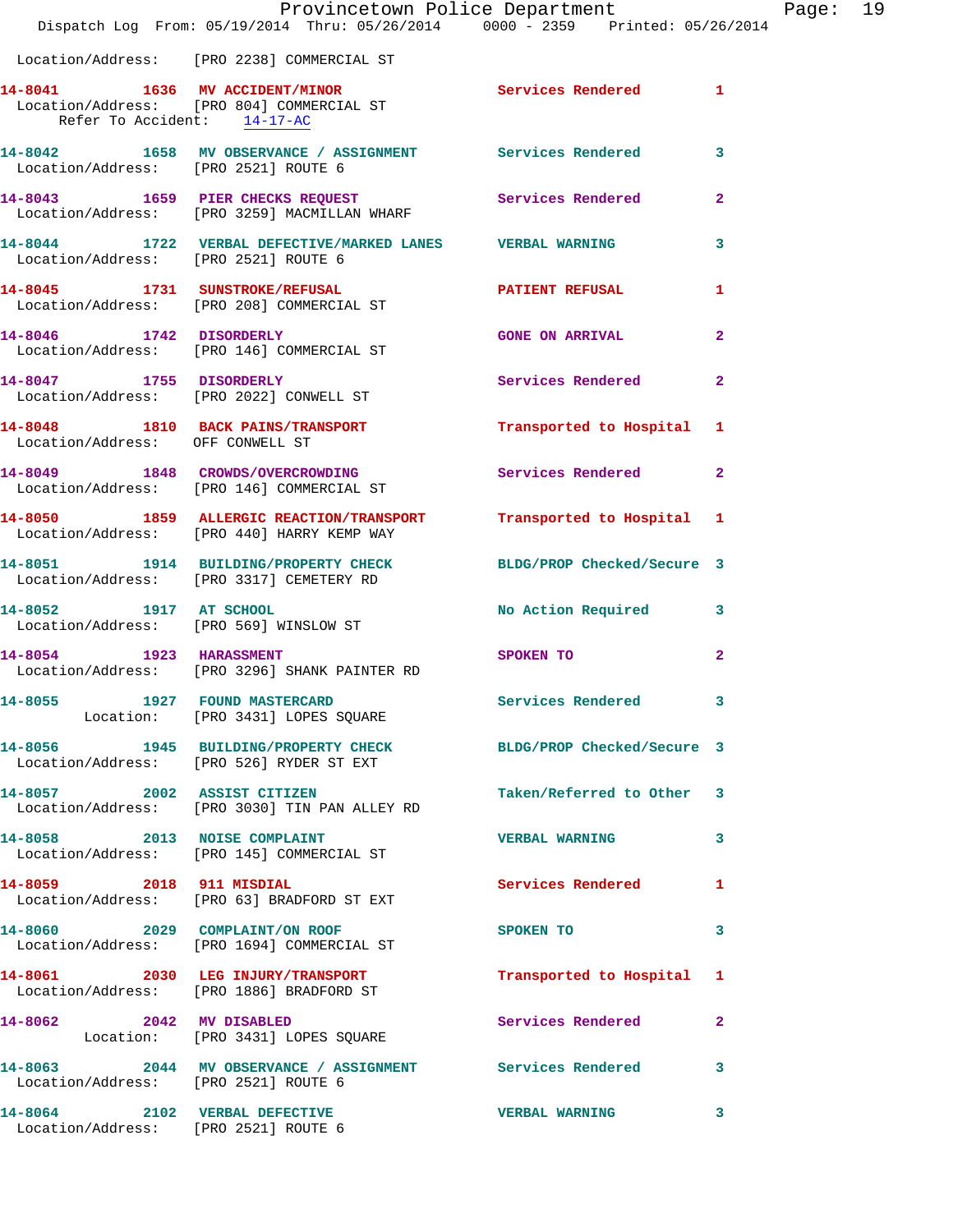|                                                              | 14-8065 2105 HARBORMASTER/TIDE Services Rendered 2<br>Location/Address: [PRO 3210] LONG POINT LIGHTHOUS ST      |                           |                |
|--------------------------------------------------------------|-----------------------------------------------------------------------------------------------------------------|---------------------------|----------------|
|                                                              | 14-8067 2110 BUILDING/PROPERTY CHECK BLDG/PROP Checked/Secure 3<br>Location/Address: [PRO 2500] COMMERCIAL ST   |                           |                |
| 14-8066 2113 MV STOP<br>Location/Address: [PRO 2521] ROUTE 6 |                                                                                                                 | <b>VERBAL WARNING</b>     | $\mathbf{3}$   |
|                                                              | 14-8068 2130 HARBORMASTER/ESCORT<br>Location/Address: [PRO 3259] MACMILLAN WHARF                                | Services Rendered         | $\mathbf{2}$   |
|                                                              | 14-8069 2202 SYNCHOPAL/TRANSPORT<br>Location/Address: [PRO 2832] COMMERCIAL ST                                  | Transported to Hospital 1 |                |
|                                                              | 14-8070 2205 PARK, WALK & TALK<br>Location: [PRO 3431] LOPES SQUARE                                             | Services Rendered         | $\overline{2}$ |
| 14-8071 2234 TTY CALL                                        | Location/Address: [PRO 542] SHANK PAINTER RD                                                                    | Services Rendered         | 1              |
| 14-8072 2250 COMPLAINT<br>Location/Address: COMMERCIAL ST    |                                                                                                                 | No Action Required 3      |                |
|                                                              | 14-8073 2306 PARKING COMPLAINT / GENERAL Citation/Warning Issued 3<br>Location/Address: [PRO 1296] BRADFORD ST  |                           |                |
| 14-8074 2338 ESCORT                                          | Location/Address: [PRO 569] WINSLOW ST                                                                          | Services Rendered 3       |                |
| Location/Address: [PRO 554] TREMONT ST                       | 14-8075 2341 BUILDING/PROPERTY CHECK BLDG/PROP Checked/Secure 3                                                 |                           |                |
| 14-8076 2346 MV COMPLAINT<br>Location/Address: ROUTE 6       |                                                                                                                 | Could Not Locate 2        |                |
|                                                              | 14-8077 2354 BUILDING/PROPERTY CHECK BLDG/PROP Checked/Secure 3<br>Location/Address: [PRO 2543] MACMILLAN WHARF |                           |                |
| For Date: $05/26/2014$ - Monday                              |                                                                                                                 |                           |                |
|                                                              | 14-8078 0001 LOBBY TRAFFIC<br>Location/Address: [PRO 542] SHANK PAINTER RD                                      | Services Rendered 2       |                |
|                                                              | 14-8079 0007 BUILDING/PROPERTY CHECK<br>Location/Address: [PRO 2483] COMMERCIAL ST                              | Services Rendered         | 3              |
|                                                              | 14-8080 0012 MV OBSERVANCE / ASSIGNMENT No Action Required<br>Location/Address: BRADFORD ST + RYDER ST          |                           | 3              |
| 14-8081 0018 BAR CHECK                                       | Location/Address: [PRO 2737] COMMERCIAL ST                                                                      | No Action Required        | $\mathbf{2}$   |
| 14-8082 0024 BAR CHECK                                       | Location/Address: [PRO 399] COMMERCIAL ST                                                                       | No Action Required        | $\mathbf{2}$   |
| 14-8083 0027 MV STOP                                         | Location/Address: CONWELL ST + BRADFORD ST                                                                      | <b>VERBAL WARNING</b>     | 3              |
| 14-8084 0028 BAR CHECK                                       | Location/Address: [PRO 3443] COMMERCIAL ST                                                                      | No Action Required        | $\mathbf{2}$   |
| 14-8085 0030 BAR CHECK                                       | Location/Address: [PRO 3276] COMMERCIAL ST                                                                      | No Action Required        | $\mathbf{2}$   |
| 14-8087 0039 MV STOP                                         | Location/Address: [PRO 3912] SHANKPAINTER RD                                                                    | <b>VERBAL WARNING</b>     | 3              |
|                                                              | 14-8088 0044 PARK, WALK & TALK                                                                                  | Services Rendered         | $\mathbf{2}$   |